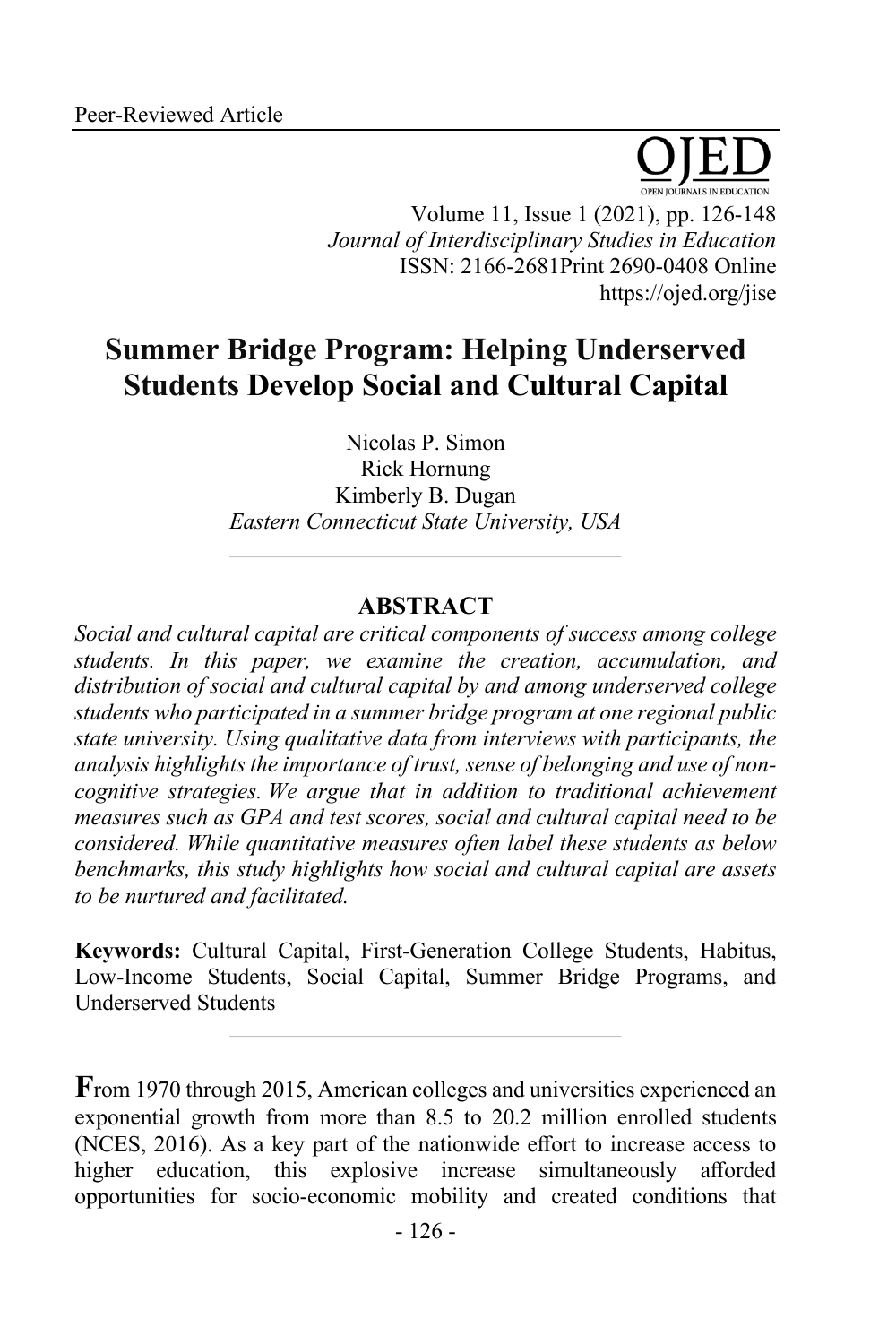highlighted the under-preparedness of many students who are the first in their families to attend college (Strayhorn, 2011, 2019).

Throughout this unprecedented expansion of higher education across the United States, a wide array of schools developed summer bridge programs to recruit, enroll, and retain underserved students (Attewell et al., 2006; Hodara, 2013; Knox, 2005). The overwhelming majority of these summer bridge programs "are intended to (address) important preparation and achievement gaps" (Colyar, 2011, p. 123). The primary purpose of these programs is to guide and support underserved students as they embark on a journey to graduation.

As underserved students from low-income families leave their homes and enroll in a summer bridge program, they step into a set of overlapping terrains that are foreign and, at times, socially hostile and economically adversarial (Hutchins, 1995; Strayhorn, 2019). In these new landscapes, there is a segment of incoming students who find themselves lost in these new and likely confusing environments. The college landscape often seems to operate on baffling and confounding sets of norms, rules and values. These new college students are often the first in their families to face concurrent competing demands and pressures (Goldrick-Rab, 2016; Strayhorn, 2019); and, in this new complex environment, the support networks that helped them through high school are now distant and dwindling. On campus, they are prone to simultaneously feel disconnected from family, intimidated by an academic workload that is beyond their preparation and overburdened by financial aid requirements, regulations and procedures that may place them in debt for years to come (Goldrick-Rab, 2016).

This paper focuses on the Summer Transition at Eastern Program/Contract Admission Program (STEP/CAP) at Eastern Connecticut State University. Created to identify underserved high school seniors and guide them to college graduation, STEP/CAP has operated for nearly four decades and concentrated on non-white, low-income students from Connecticut's re-segregated urban areas or low income, white students from the state's rural areas. Drawing on Conley's (2008, p. 24) definition of college readiness as "the level of preparations a student needs in order to enroll and succeed without remediation," this paper uses qualitative data taken from interviews with students to highlight how the development and accumulation of social and cultural capital (Bourdieu, 1977; Coleman, 1988) are essential elements of success.

#### **LITERATURE REVIEW**

#### **The Shift from Cognitive to Non-Cognitive Strategies**

Historically, the scholarship of summer bridge programs has been largely descriptive, but lacking in empirical evidence (McCurrie, 2009; Sablan, 2014;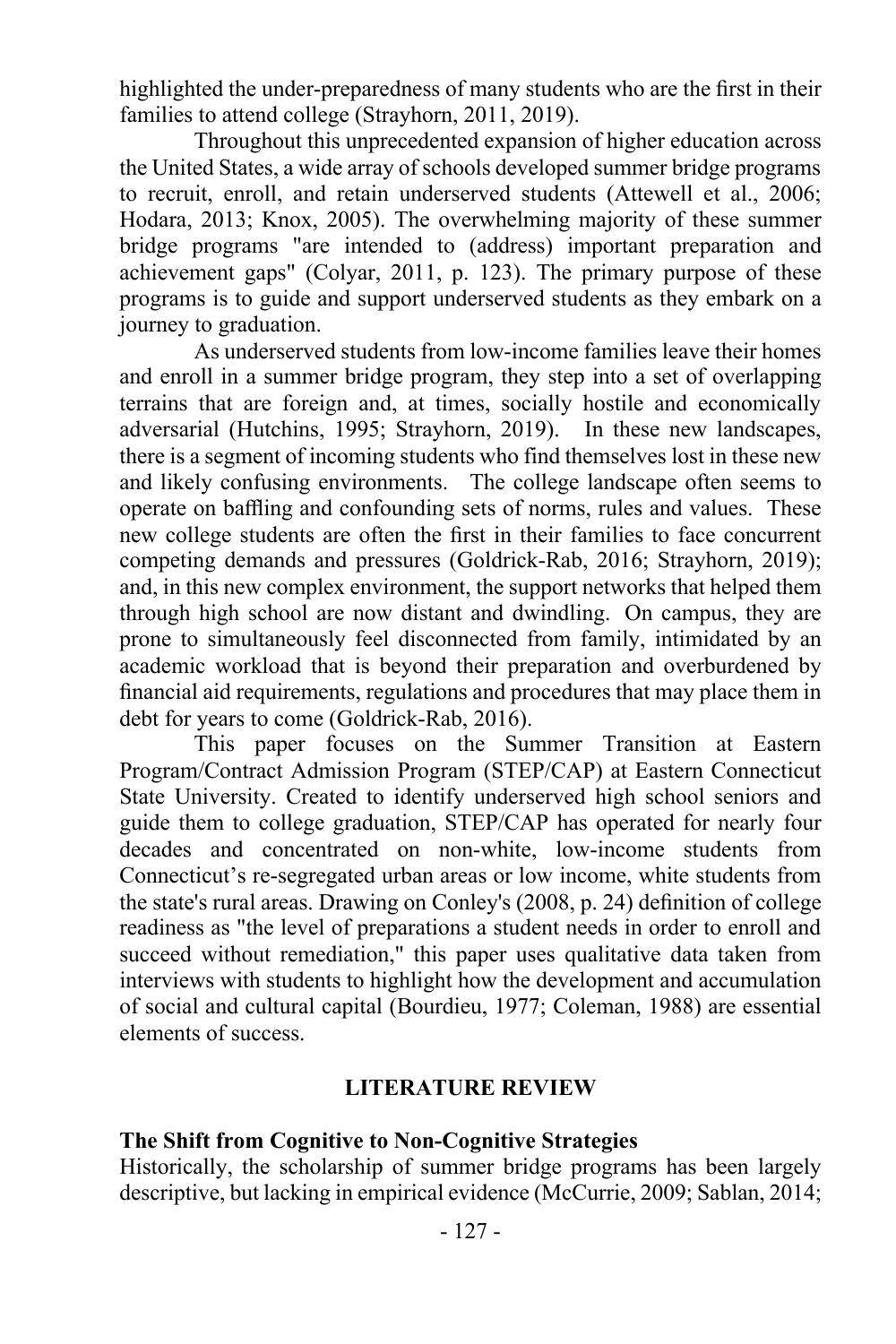Strayhorn, 2011). As the 21st century began and colleges relied on summer bridge programs to help fuel the explosion in enrollments, test scores, grade point averages and other quantitative forms of evaluation all too often fused into the prime components of this literature.

McCurrie (2009) and Strayhorn (2011) identified students' motivation and academic self-efficacy as important variables in assessing success. While most researchers relied on conventional quantitative measures because they could be easily manipulated by the tools of statistics, McCurrie (2009) noted that the definition of success differed for different actors -- and underserved students and their families from low-income groups as well as racial and ethnic minorities may have criteria for success that are outside of -- or beyond -- grade point averages and test scores. Strayhorn (2011, 2019) furthered this possibility by emphasizing a student's sense of belonging. This variable cannot be quantified and emerges from the student's dynamic and multifaceted interactions with many peers, family members and institutional actors -- roommates, classmates, intramural or intercollegiate sports team or club members, financial aid staff, instructors, mentors, advisors, residence hall staff, dining hall staff, bursar's and registrar's offices, as well as employment supervisors.

Though grade point averages, test scores and credits earned -- the conventional measures of retention and graduation -- are very important and necessary, McCoy and Winkle-Wagner (2015) point out that they fail to capture the summer bridge program's concentration of affective processes needed to prepare students for specific skills, knowledge, abilities and sets of dispositions that are required for academic success and degree completion. As Farrington et al. (2012) and Dweck et al. (2014) emphasized, increasing student preparedness is often best served by focusing on non-cognitive strategies -- meeting deadlines, asking for help, note-taking, collaboration, public speaking, or digital presentation, outlining, planning and time management.

These activities, which require underserved students to reach out to others and forge associations with people who are simultaneously seen as strangers and colleagues, remote institutional actors and neighbors, roommates or desk mates, are the backbone of STEP/CAP. The following section introduces the Social Capital Theory (SCT), which is the theoretical lens through which the researchers examined the summer bridge program in this study.

### **Social Capital Theory**

Bourdieu (1977) and Coleman (1988) describe the intricate, overlapping and extensive reach of social capital as emerging from relationships. Social capital offers support, relays information, provides security, grants access to credentials, creates formal and informal partnerships, socializes individuals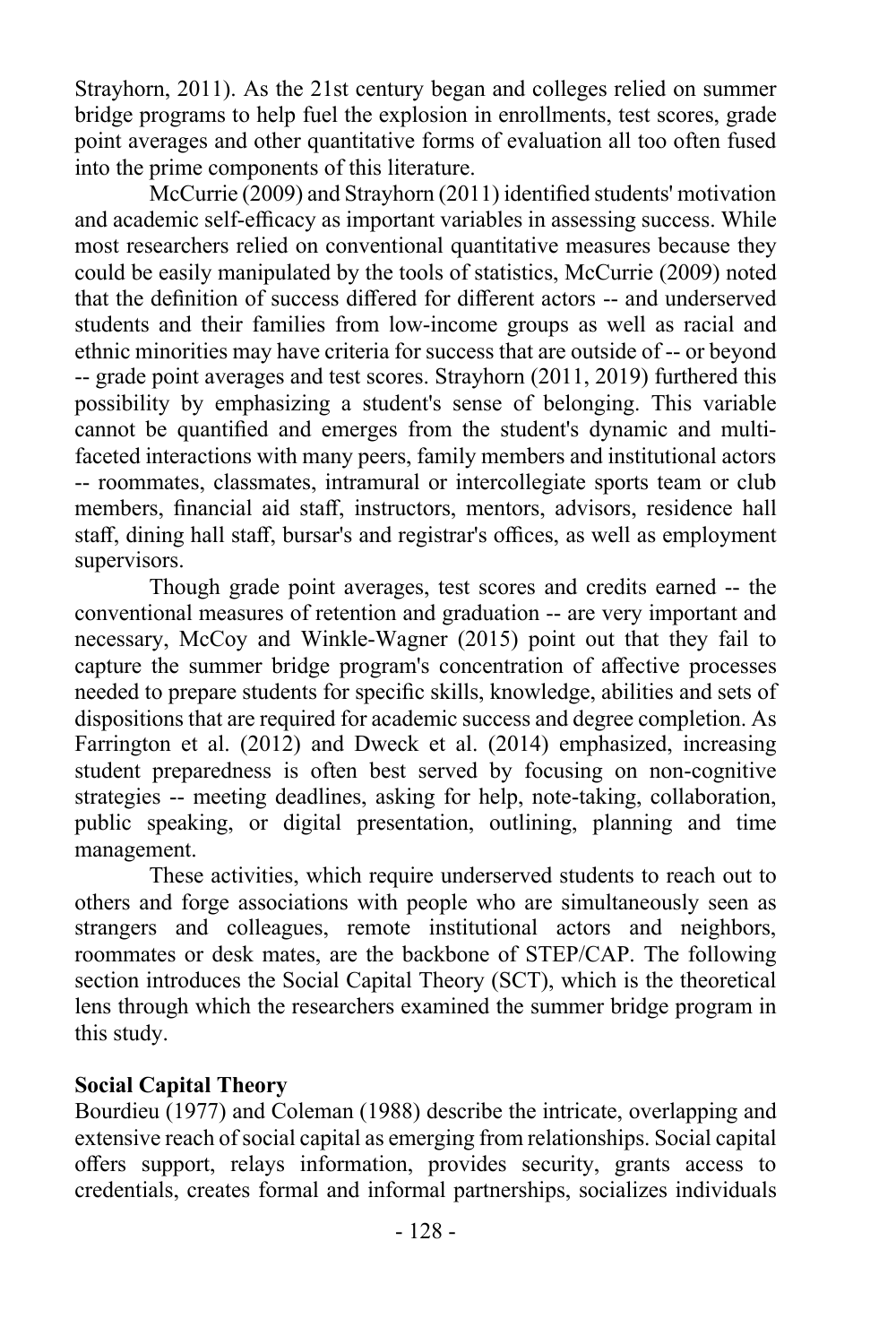into the norms of a group and thereby, controls their behavior. Putnam (1995, p. 67) succinctly adds to these formulations by defining social capital as "networks, norms and social trust that facilitates cooperation and coordination for mutual benefit." To Coleman (1988) and Putnam (2000), trust is the foundation of social capital. As Putnam (2000, p. 135) wrote about individuals, "I will do this for you now, without expecting anything immediately in return and perhaps without even knowing you, confident that down the road you or someone else will return the favor."

Fukuyama (1995) and Putnam (2000) contend trust is measured and achieved when a person believes he or she will continue to receive help from someone who already provided support in the past. Similarly, these authors note, trust, at a group level, is achieved when members of one group believe they will receive the help and support from another specified group. In the context of underserved students making the transition to and beginning as undergraduates on a college campus, trust emerges from the interactions between peers, roommates, family members and institutional actors (Colyar 2011; Douglas & Attewell, 2014).

One way a student begins this process is when he or she stays after class or sends an e-mail and asks an instructor for extra help, an extension or a way to slightly deviate from the assignment. The instructor's response conveys important clues, messages and information that affords the student opportunities to experience and participate in a dialogue and activities that concurrently furthers instructional goals and strengthen the foundation for cooperation and collaboration, reliability and regularity (Dweck et al., 2014; Farrington et al. 2012).

Social capital and trust are built upon reciprocity and exchange, receiving and giving back in return. As Fukuyama (1995) and Putnam (2000) explain, trust is created by helping someone who will turn around and provide support at some time in the future. In this manner, "social trust is a valuable community asset if -- but only if -- it is warranted" (Putnam, 2000, p. 135). Fukuyama (1995, p. 26) explains that "trust ... involves the exchange of information, trust is not reducible to information...Trust is the exception that arises within a community of regular, honest, cooperative behavior, based on commonly shared norms, on the part of other members of the community."

Social capital creates a network of support, shared labor and other forms of collaboration that can be used to offset obstacles to success that arise because of deficits in other capitals or unequal opportunities (Bourdieu, 1986). On a college campus, social capital can take one from being isolated to serving as an active member of a group, from being confused and bewildered by new norms to comprehension of formal and informal policies and procedures, from feeling helpless to establishing informal and formal associations or collaborations, from being overwhelmed by financial aid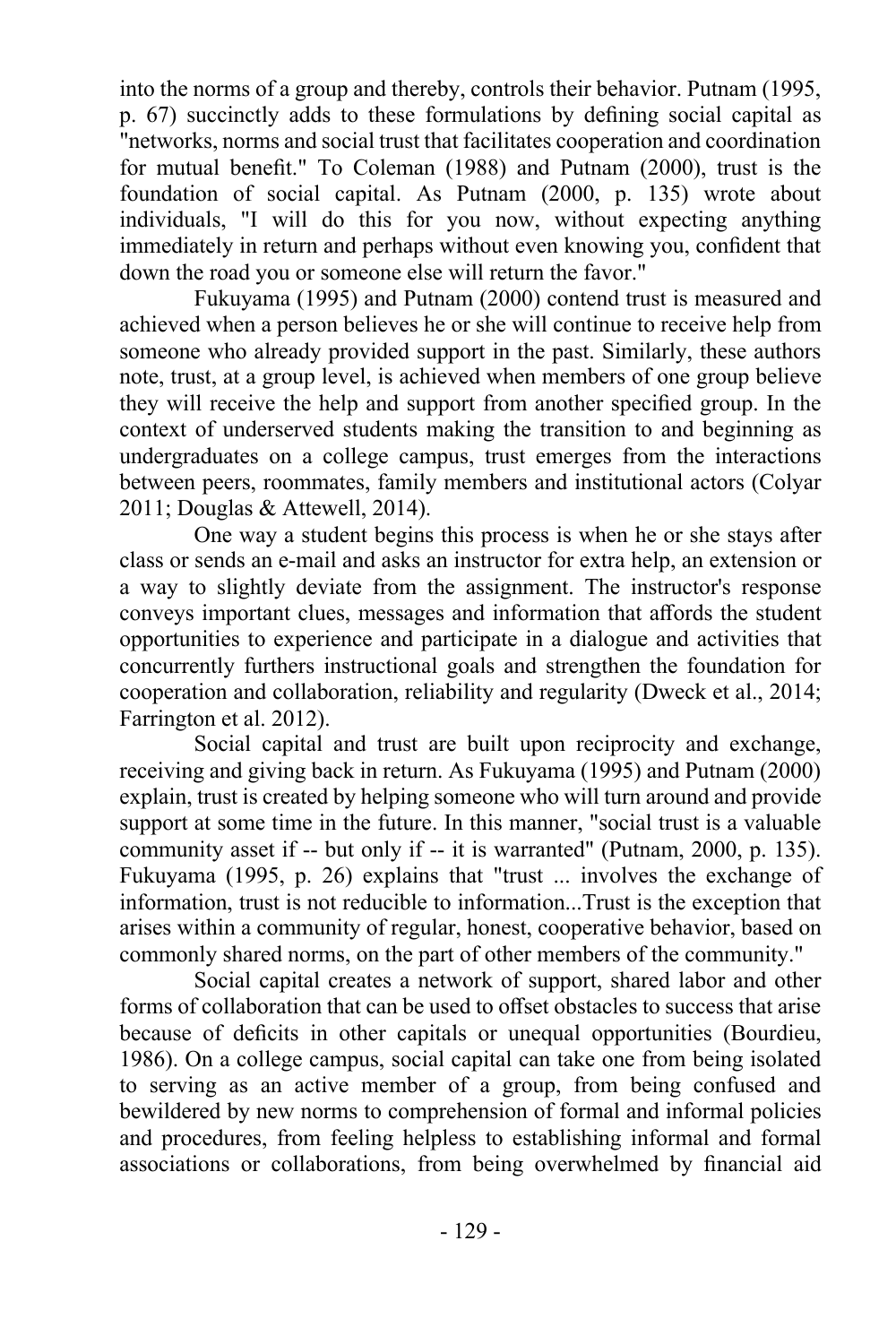requirements to working with staff and administrators to navigate and qualify for scholarships and loans, payment plans and deferments.

Addressing many overlapping obstacles experienced by underserved students, the creation and accumulation of social capital requires students to develop collaborative and cooperative networks amongst their peers, family members, the faculty and administrators. Emerging from these networks is the promise of the individual's willingness and increased ability to trust and build trust as he or she engages in a series of flexible relationships and associations that may involve roommates, classmates, hall directors, instructors, administrators, advisors, family members, off-campus friends, supervisors at part-time jobs. As Putnam (2000) noted, the creation, accumulation and distribution of social capital occurs when any individual– or combination of individuals – offer and receive support or help in an effort to overcome obstacles or hardships.

In the case of a summer bridge program, students develop their social capital by interacting with their peers, family members and with institutional actors. With their peers, students will develop a bonding social capital which "is good for undergirding specific reciprocity and mobilizing solidarity [which provides] crucial social and psychological support" and "reinforce" exclusive identities and homogeneous groups" (Putnam, 2000, p. 22). With institutional actors, students forge social capital as a way to encounter "people across [a] diverse social cleavage" (Putnam, 2000, p. 22). This is seen as crucial for 'getting ahead' (Putnam 2000, p. 22-23).

### **The Journey of the Successful Underserved Student: From Shunned to Academic Tenacity**

Campus environments reflect the stratification of American life. In many intended and unintended ways, being an undergraduate contributes to a segregation that prompts students from high and above average socioeconomic status or level of educational attainment to congregate with each other. Frequently, this contributes to the shunning of students "whose parents are less educated" or less than average in terms of income, wealth and other variables. This stratified environment prompts underserved students, especially those who identify as members of racial or ethnic minority groups, to feel alienated, isolated, judged and stereotyped" (Strayhorn, 2011, 2019).

Despite these challenges, successful underserved students at all levels of schooling who have developed a practice of working together in groups have gained valued knowledge about navigating higher education (Crosnoe, Cavanagh, & Elder, 2003; Luthar. Crossman, & Small, 2015). An undergraduate's relationship to and participation in these groups -- whether formal or informal -- provide "social support and modeling of pro-social behavior, emotional support for the meeting of challenges, friends' knowledge of skills related to schooling and academic subjects, exposure to larger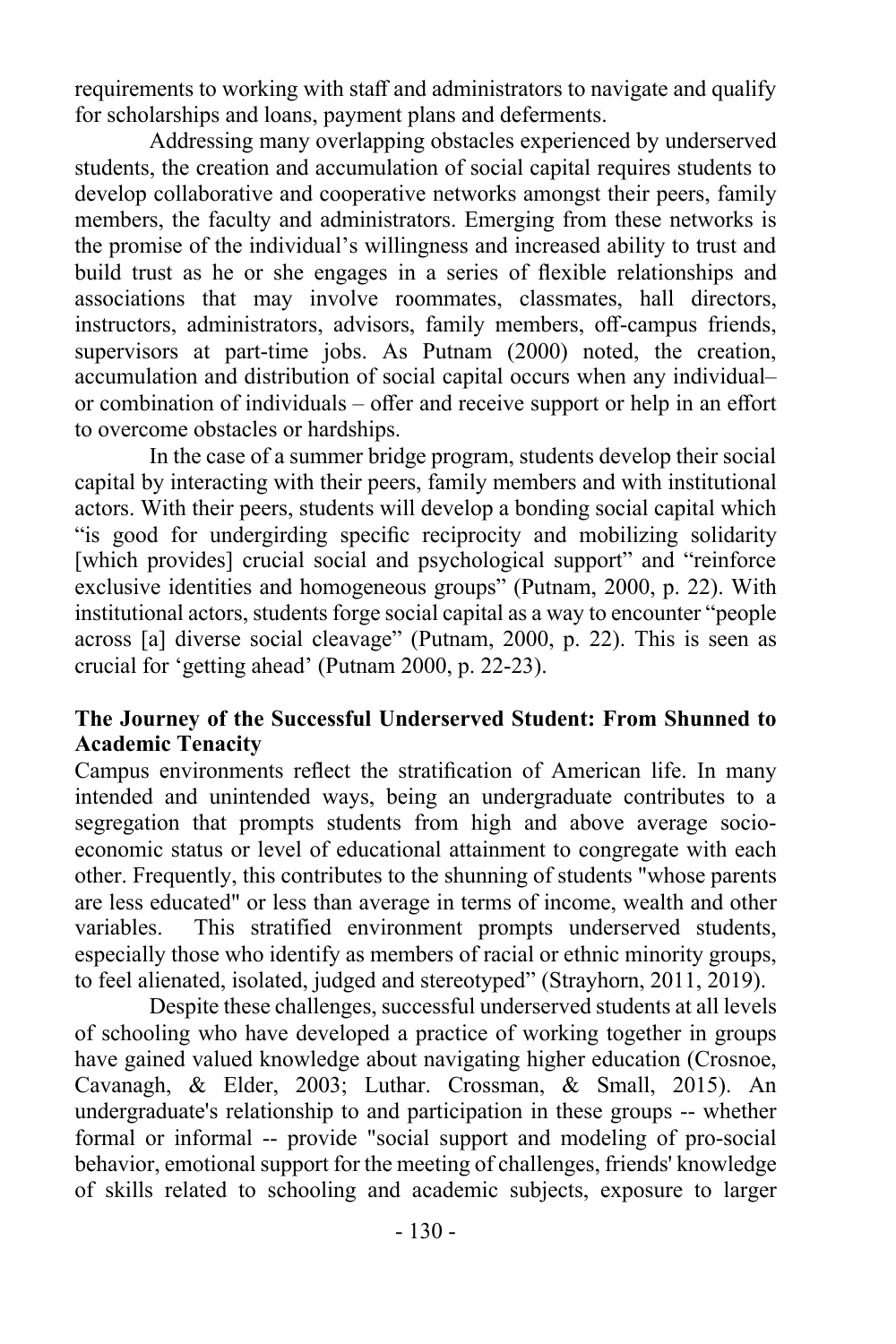academically oriented social network, and access to various forms of capital the friend may have" (Crosnoe et al., 2003, p. 333).

Expanding the self-efficacy and role-model research pioneered by Bandura (1977), Farrington et al. (2012), and Dweck et al. (2014) have focused on how underserved students rely on non- cognitive strategies to engage peers, institutional actors and family members to create networks for transmitting, exchanging and decoding information needed to succeed. Dweck et al. (2014) labeled these efforts "academic tenacity." Extending the nautical metaphor put forth by Hutchins (1995), Farrington et al. (2012) and Dweck et al. (2014) describe how a student navigates challenges and obstacles that are present at every turn -- by calling upon a guide. Whether it is an instructor, financial aid staff, parent, sibling, peer, tutor, residence hall supervisor, mentor, advisor, employer, or a combination of these individuals, they serve in roles that range from counselor to friend, money manager to study partner, cheerleader to enforcer of rules and norms.

For the duration of this journey, from enrollment through graduation, the underserved student is repeatedly forming and re-forming associations that are intended to create social capital that make "possible the achievement of certain ends that in its absence would not be possible" (Coleman, 1988, p. S98). In their study of peer networks and education, Calvo-Aremngoal, Patacchini & Zenou, (2009, p. 1240) provide statistical evidence that "peer influence acts as a multiplier on the outcome of the isolated individual...(and) peer effects aggregate at the group level."

As the underserved student progresses towards graduation, he or she may still feel alienated and shunned by many, but he or she is less isolated because his or her success requires a series of interactions that often intertwine academic achievement, family finances, cooperation and collaboration with peers and others. Institutional actors, classmates and others who were once seen as remote and adversarial have become part of the student's multi-faceted efforts to develop, establish, articulate and attain goals; the freshman who was intimidated and unsure becomes the goal-directed senior who worked with, earned, received and gave back trust from men and women he or she once viewed as strangers, competitors and adversaries.

# **Creating A Sense of Belonging: The Interactions Between Students and Institutional Actors**

Strayhorn (2019) synthesizes and builds upon this research by stressing a student's "sense of belonging" to a campus as a key indicator of success. Similar to Walton and Cohen (2007), he describes the sense of belonging as "an experience of mattering or feeling cared about, accepted, respected, valued by and important to the campus community or others on campus such as faculty, staff and peers" (Strayhorn, 2019, p.4). Throughout this aspect of his research, he focuses on reciprocity. A student has a sense of belonging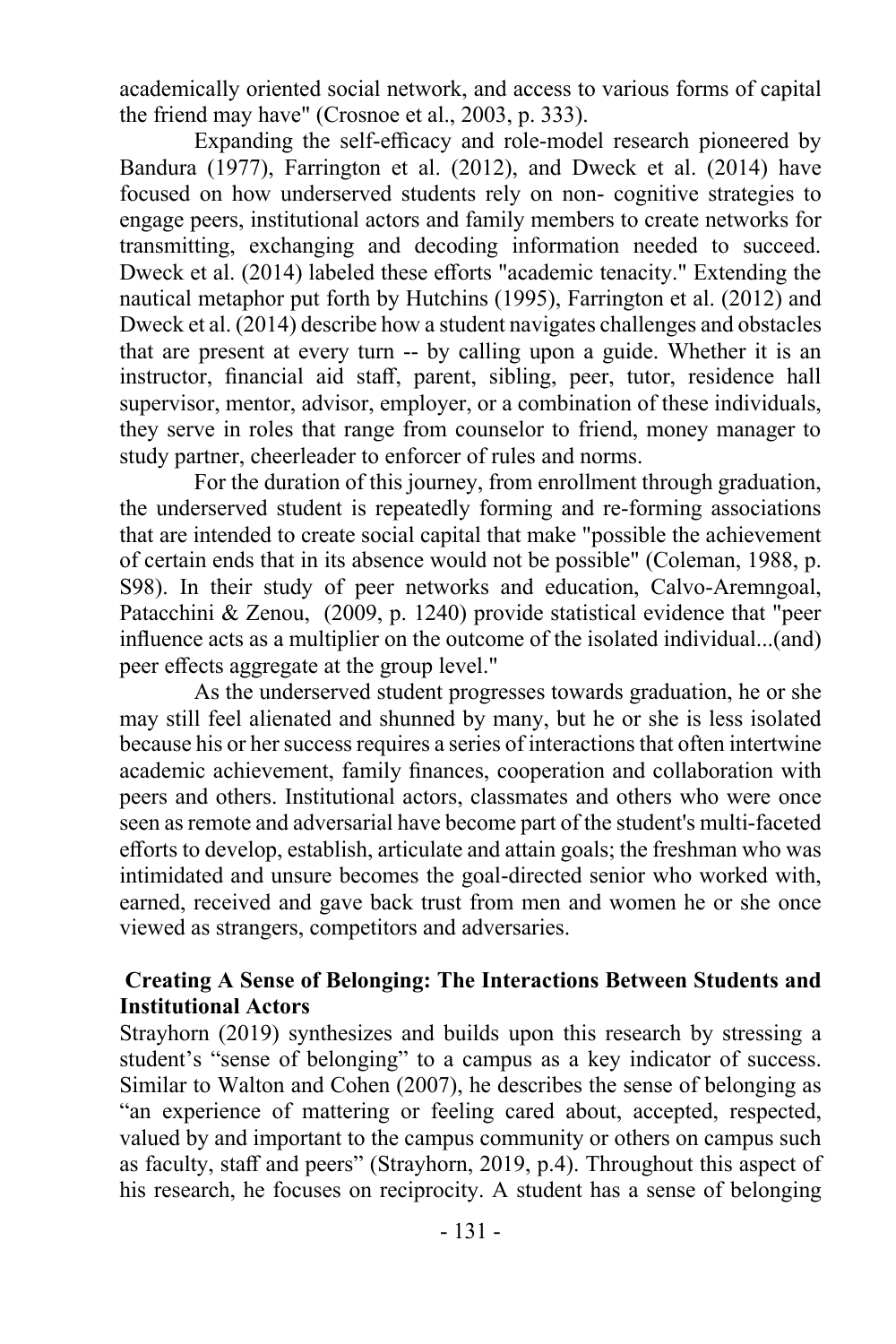because he or she can identify and benefit from contributions made by others; and he or she can identify how others benefit from his or her contributions.

Besides the exchanges and interactions between individuals, Strayhorn (2011, 2019) extends Stanton-Salazar's (2001; 2010) research into the importance of student encounters with institutional actors and agents. In assessing the school's outreach to and assistance offered to underserved students from racial and ethnic groups that are under-represented on campus, Stanton-Salazar (2001) identifies these efforts as attempts to provide "empowerment social capital" – which are methods used by institutional actors to help students receive needed financial aid and an array of support services.

Institutional actors "directly transmit, or negotiate the transmission of, highly valued institutional" (Stanton-Salazar, 2010, p. 1075) knowledge, norms, values, and postures. By offering support to students, institutional actors participate in a "counterstratification as the counterpart to hierarchical and reproductive social structures" (Stanton-Salazar, 2010, p. 1087). In making connections and offering assistance through the award of scholarships, the explanation of and completion of student loans, the settlement of an outstanding balance, the selection of a roommate, scheduling of study or tutorial sessions, advice on choosing a major and selecting courses, adjusting to meal plans and dining hall regulations, administrative staff and faculty welcome those students who come to campus wondering how they are going to enter and become part of a community operating in ways that are foreign and often perceived as adversarial.

# **Social Capital, Cultural Capital and The Re-orientation Into Habitus Valued in Higher Education**

Bourdieu (1984; 1986) examines how an individual's accumulation and use of social capital leads to cultural capital – which he defines as having the currency needed to attain goals. For an underserved student living on a college campus, this process often follows the three forms of cultural capital identified by Bourdieu (1984, 1986): First is the embodied cultural capital composed of tastes, postures, skills, knowledge, disposition; second is objectified cultural capital is the way to talk about material capital (such as talking about a Pablo Picasso or Georgia O'Keefe painting) or the ability to use particular machines, equipment and technologies; third is the institutionalized cultural capital, a credential, such as a degree, recognized throughout society as a significant accomplishment and gateway to increased status.

For an underserved student, the path to graduation requires an integration of all three forms of cultural capital – a set of individualized and communal processes that transform the once foreign, or sometimes adversarial campus, into a place of familiarity. To Bourdieu (1990a, p. 53), social and cultural capital are successfully accumulated and distributed when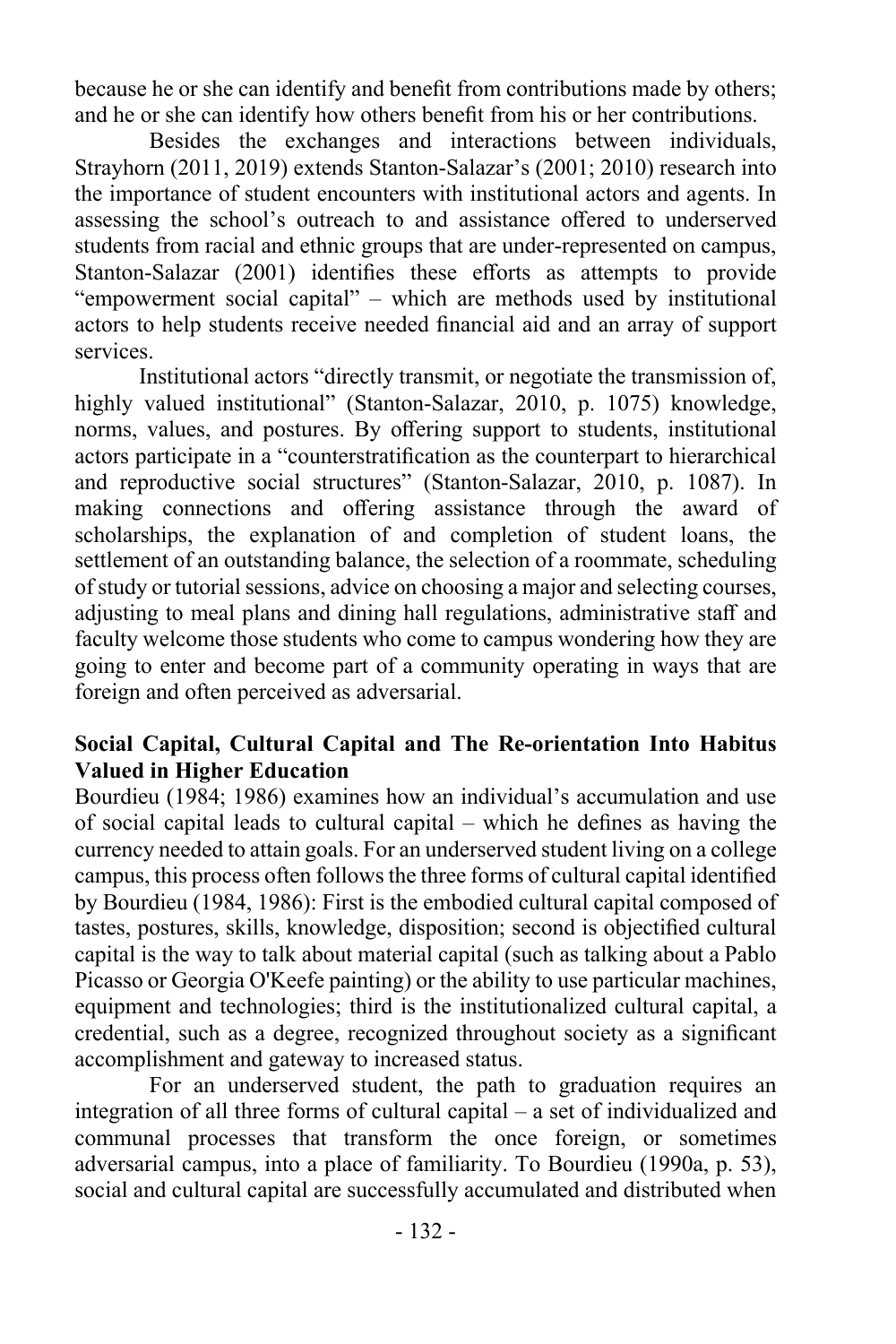an individual can experience and adapt strange, uncomfortable "practices and representations… (into) an express mastery of operations."

When engaged in this manner, Bourdieu (1990b) points out, an individual's environment becomes a friendly or familiar "habitus" as opposed to an intimidating and hostile terrain. This re-orientation, from uncertainty to competence and eventual mastery, is fluid and dynamic, evolving throughout the student's undergraduate career, let alone his or her lifetime. Created and expressed, accumulated and distributed through networks of people, these interactions, exchanges and encounters, these strategies for using social and cultural capital are inherent in the college experience; and, a wide array of social scientists have noted the effects for more than five decades from Rosenthal and Jacobson (1968) to Strayhorn (2019).

As the exponential expansion of undergraduates peaked in 2014 and 2015, researchers began to focus on how educators and students work together to forge non-cognitive strategies and activities designed to bring forth the academic tenacity needed to graduate (Dweck et al., 2014; Farrington et al., 2012; Luthar et al., 2015). Investigating the dynamics related to study skills, seeking extra help, time management, breaking down large assignments into smaller segments, this literature highlighted the insufficiency of educational research aimed at merely examining what is taught and how it is taught. Some scholars (Dweck et al., 2014) have argued that so called "psychological factors" or motivational or non-cognitive factors -- can matter even more than cognitive factors for students' academic performance.

According to Dweck et al. (2014) these factors may include students' beliefs about themselves, their feelings about school, or their habits of selfcontrol. Educators, psychologists, and even economists recognize the importance of non-cognitive factors in achievement both in school and in the labor market. "These factors also offer promising levers for raising the achievement of underprivileged children and, ultimately, closing achievement gaps based on race and income" (Dweck et al., 2014, p. 2).

These factors reach beyond individual, self-reflective epiphanies and become manifest in tasks that are part of a structured program of interventions (Bandura, 1977; Duckworth & Seligman, 2005; Dweck et al. 2014). In the context of a college campus and summer bridge programs for underserved students, faculty administrators and staff organize collaborative activities around the following goals – establishing the relevancy of the curriculum, identifying social, economic, and academic obstacles to graduation and implementing self-control. The classroom becomes only one of many locations for these interventions and experiences that further an underserved student's sense of belonging and the development of his or her intrinsic motivation (Damon, Menon, & Brank, 2003; Jang, 2008; Kaplan & Flum, 2012).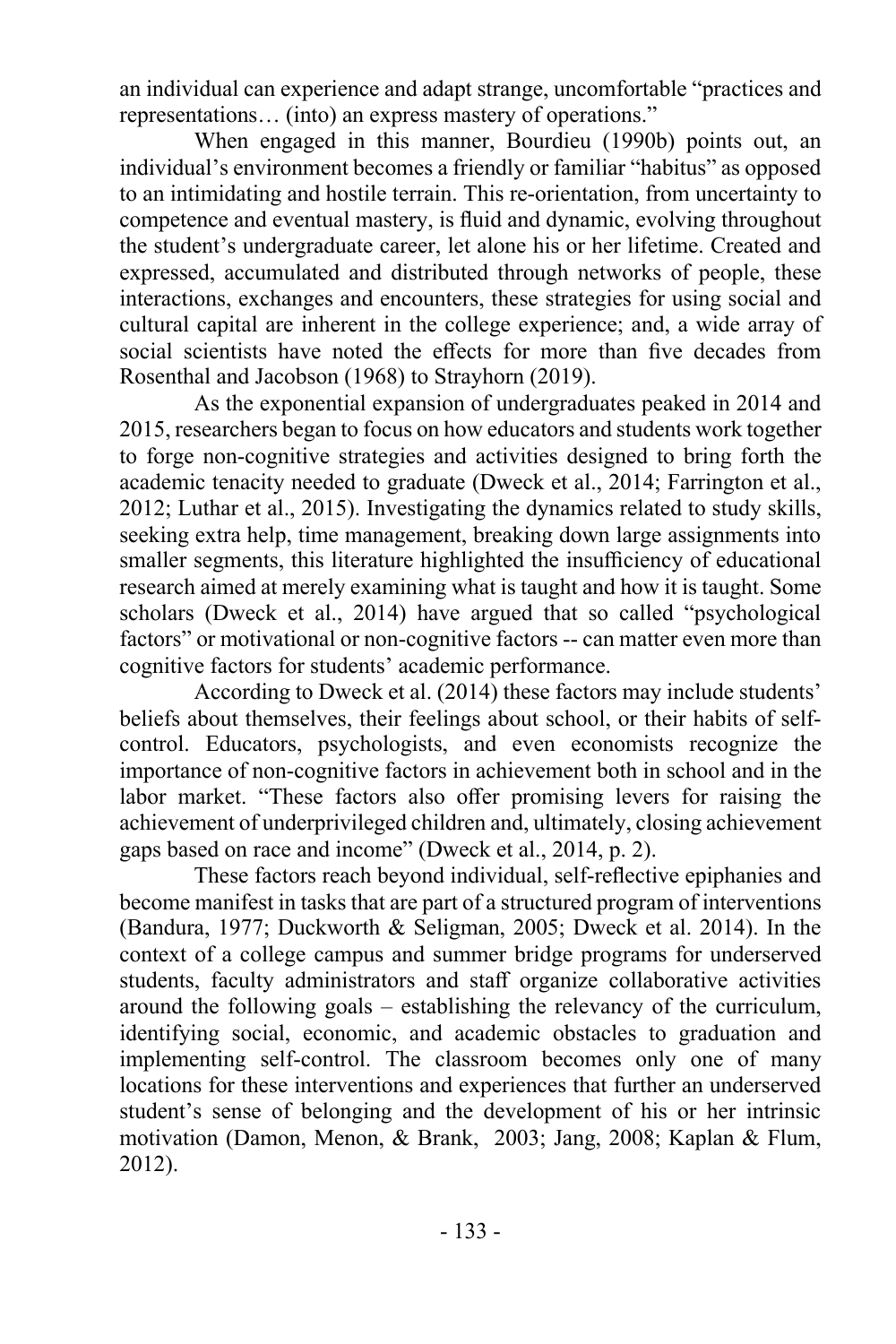In this paper, we explore the case of STEP/CAP and argue that its focus on social capital affords underserved students' key opportunities needed to succeed in college.

#### **RESEARCH METHOD**

### **Introducing the Summer Transition at Eastern Program/Contract Admission Program**

STEP/CAP started at Eastern in 1984. Over the past 37 years this summer program has attracted between 50 to 100 students each year. A six-week residential (i.e. pre- covid-19) program, STEP/CAP recruits from the pool of students who applied for regular admission at Eastern but whose SAT scores (now optional), high school grade point average, and/or class rank are below admission standards. A majority of these highly motivated students are from underserved populations including --students of color, those from families with low-or-moderate income families, and whose parents did not graduate from college.

Gaining acceptance into STEP/CAP (pre-COVID) involves a day of screening that brings prospective students and their parents to campus, where students are tested and placed into appropriate levels of mathematics (using the Accuplacer math placement test), English (using the writing prompt), and study skills (using the LASSI Learning and Study Strategies Inventory test). Following these assessments prospective students participate in one-onone interviews with either a faculty or other appropriate staff member. At the same time, parents are busy attending workshops on the financial realities of higher education, how to identify and secure scholarships, and the ins and outs of student loan options. In addition to meeting faculty and staff, the oncampus visit offers prospective students and their parents the chance to meet former STEP/CAP students and learn about the program and opportunities it provided from the perspective of a peer.

Throughout its years of existence, STEP/CAP has methodically recruited and enrolled students from the lowest percentiles of family income and consistently retained and graduated these students at rates far above the national average but persistently lagged behind the graduation rates for Eastern's regularly admitted students. According to the Institute of Education Policy at Johns Hopkins, the national six-year graduation rate for students from the lowest income quartile is 14% (Bjorkland- Young, 2014). In 2017, the National Center for Education Statistics calculated a 15% graduation rate from the lowest quartile of the income ladder (Gewertz, 2018).

For students entering in 1995 through 2012, the six-year graduation rate for STEP/CAP students rose from 29% to a peak of 44%. Over the same period of time, Eastern reported an overall six-year graduation rate that rose from 43% to 57%. Though Eastern's Integrated Postsecondary Data System,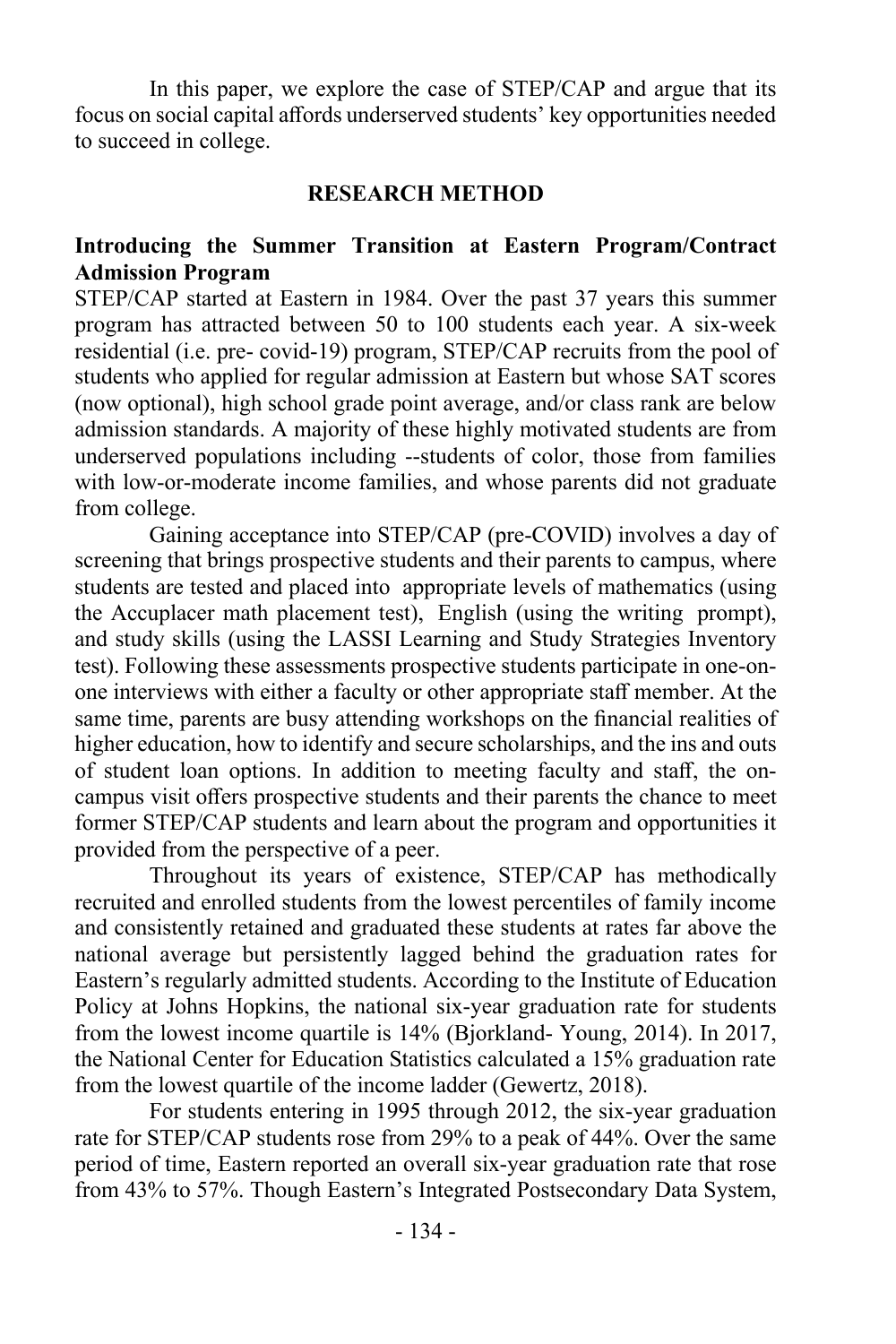the data show persistent and stubborn gaps in graduation rates between whites and non-whites, the trends are clear: Still, STEP/CAP continues to graduate at rates that exceed the national average for students from the lowest income quartiles.

# **Data Collection**

The main data come from a larger research project focusing on revealing how First-Generation College Students use their social capital to navigate higher education. Nicolas Simon interviewed fifty-six students for this project at Eastern. Ten of these fifty-six students participated in STEP/CAP. Semistructured interviews lasted between 45 minutes and an hour and a half and were digitally recorded and transcribed for analysis (see interview guide in the Appendix).

We draw on other sources of data which serve to triangulate the interview data. The first source is our involvement with the program. Rick Hornung served in the STEP/CAP program from 1998 to 2018 and brings a wealth of autoethnographic data to this study. He worked closely with many STEP/CAP students as they moved their way through the program and has kept in touch with many of them; he has a unique position of extended involvement with the students and has been able to reflect on those experiences. He managed to amass a wealth of material from this role to provide greater insight into the successes and challenges faced by STEP/CAP students and the program in general. To minimize the impact, and possibilities of bias, he was not involved in formulating the interview questions, conducting the interviews, reviewing and analyzing the data. Kim Dugan taught *Introductory Sociology* in STEP/CAP over the course of a few summers during the time the interview data were being collected. She also served in an advisory capacity to her students in the program during this time. Her experience in (and out of) the classroom with the students offers additional insight into the value of the program for students. We also use the quantitative data amassed over the past four decades. Finally, we also rely on university documentation about STEP/CAP and its origins.

# **Data Analysis**

Primary data for this study are qualitative and are drawn largely from the transcribed interviews. When reviewing and examining the transcripts, we followed the lead of Kathy Charmaz (2006, p. 51) and concentrated on the six areas she identified:

- 1) What process(es) is at issue here? How can I define it?
- 2) How does this process develop?
- 3) How do the research participant(s) act while involved in this process?
- 4) What does the research participant(s) profess to think and feel while involved in this process?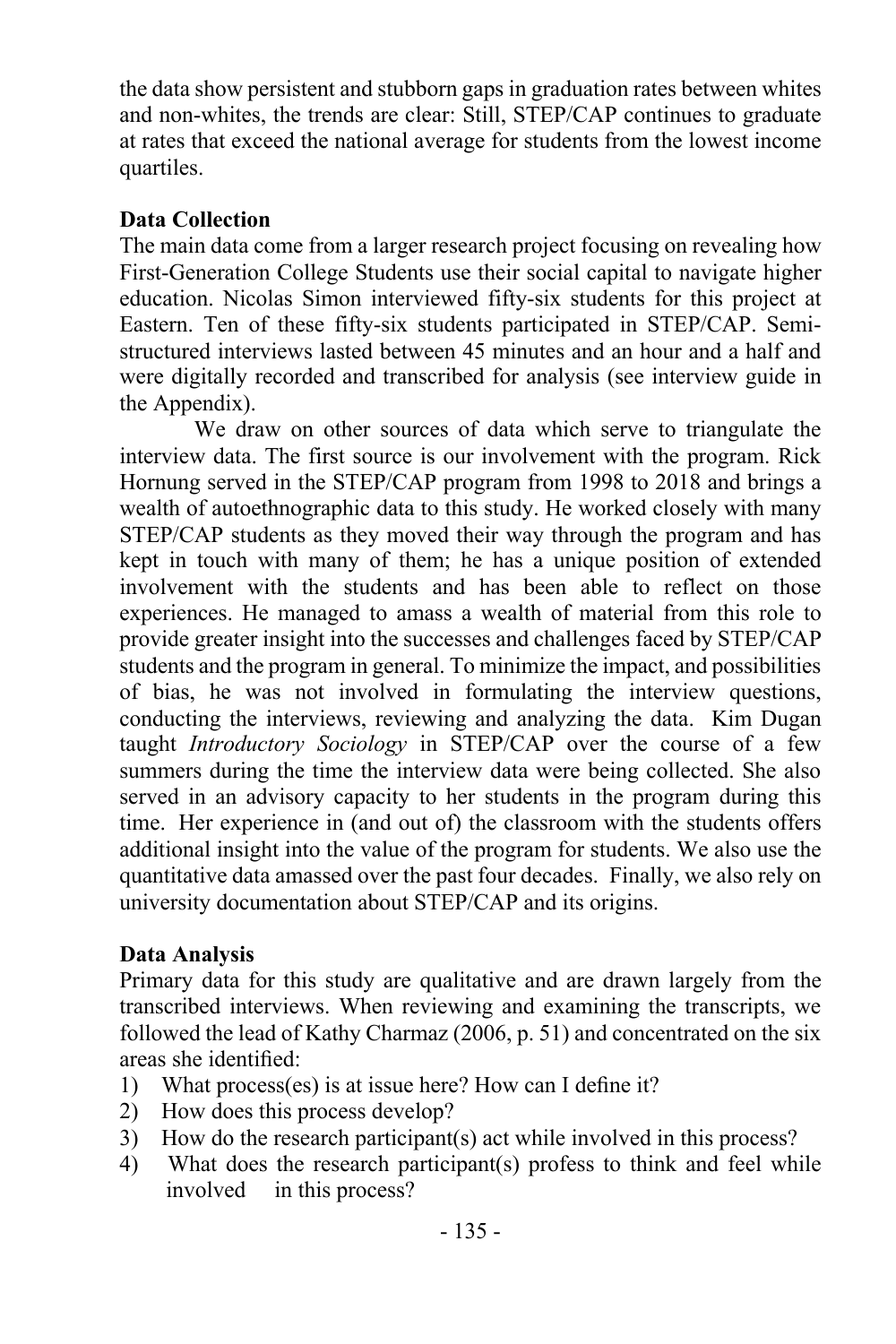- 5) What might his or her observed behavior indicate?
- 6) What are the consequences of the process?

From these six concentrations, we developed codes of origin aimed at identifying the individuals involved in creating social capital. Guided by the student responses, we differentiated institutional actors – peer advisors, director of STEP/CAP, professional advisor, career advisor, staff from the Bursar's Office, the Office of Financial Aid, the Registrar, the Provost, the instructors, administrators, etc., peers, other students, roommates, and friends.

Throughout our analysis and coding, we identified who initiated the outreach and contact in an effort to create a chronology of the interaction and thereby explore the possibilities of similarities, contrasts and patterns amongst respondents. In addition, we coded how STEP/CAP students explained what was meaningful for them in the construction of social capital with institutional actors.

At the same time, we identified the practice of students creating and accumulating social capital with and from their peers by working together and living together during the six-week summer bridge program. During this period, students identified – and we coded – practices that internalized the importance of working with others, sharing family stories, personal narratives and asking for help as strategies for developing the skills they need to succeed on campus and in the classroom.

As our analysis intensified, two primary questions emerged: How does STEP/CAP contribute to the development of social capital with both institutional and peer actors? How does social capital contribute to develop cultural capital valued in higher education?

### **FINDINGS**

We present the students' demographic information in table 1 for the reader's consideration of participants' background. Based on the information provided by the ten students, we identify the ways STEP/CAP helped them to develop their social and cultural capital (see Table 2). This section will use students' experiences to describe the important role played by institutional actors in developing the students' social capital, and how these interactions helped students to build relationships with their peers. Then, we will discuss how students employed this social capital to heighten their individual awareness, then create and develop a network of positive relations within an institutional setting, i.e., a form of cultural capital.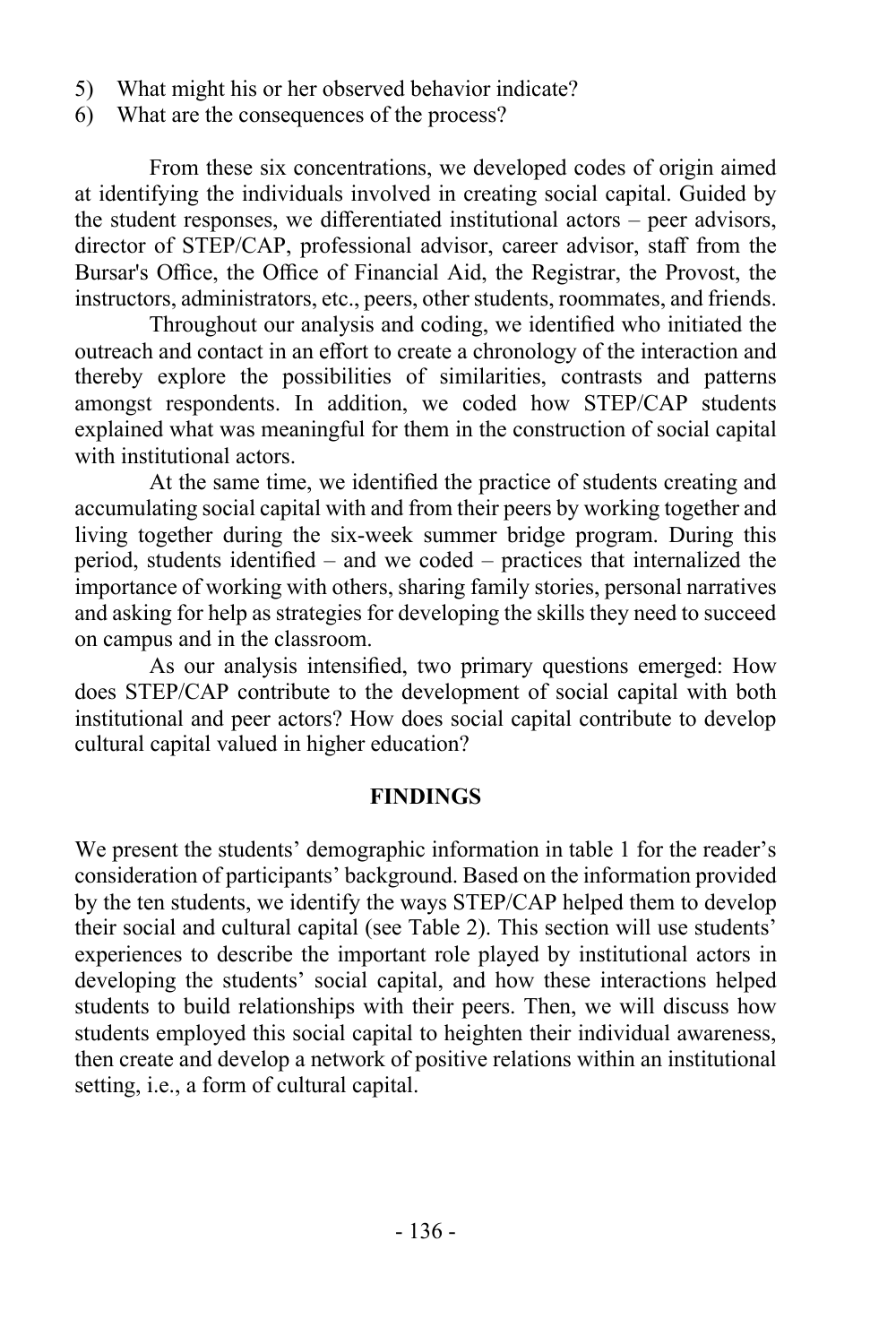**Table 1**

| Name     | Race/Ethnicity | Gender | Classification | Age |
|----------|----------------|--------|----------------|-----|
| Caroline | <b>Black</b>   | Female | Sophomore      | 20  |
| Edward   | Latino         | Male   | Senior         | 23  |
| John     | Black          | Male   | Freshmen       | 19  |
| Leila    | Latina         | Female | Junior         | 22  |
| Lucy     | <b>Black</b>   | Female | Junior         | 21  |
| Malcom   | Black          | Male   | Senior         | 24  |
| Max      | Latino         | Male   | Sophomore      | 21  |
| Rebecca  | <b>Black</b>   | Female | Senior<br>22   |     |
| Samantha | Latina         | Female | Junior         | 21  |
| Richard  | <b>Black</b>   | Male   | Senior         | 22  |

*Demographic information*

# **Table 2**

*Ways STEP/CAP helped students to develop their social and cultural capital* 

|    | 1. Creating multiple interactions |    | a) Develop trust    |
|----|-----------------------------------|----|---------------------|
|    | with institutional actors         |    | b) Develop care     |
|    |                                   |    | c) Develop          |
| TO |                                   |    | help/support        |
|    | 2. Creating multiple interactions |    | d) Develop          |
|    | with other students               |    | information sharing |
|    |                                   | e) | Develop             |
|    |                                   |    | collaboration       |
|    |                                   |    |                     |

# **The First Step: The Importance of Institutional Actors**

From the first day of the summer experience through graduation, each of the ten respondents reported, STEP/CAP staff repeatedly and methodically prompted students to create networks of relationships that facilitate support and help the flow of essential information. They all commented on the importance of STEP/CAP's design revolving around repeated interactions with a wide array of institutional actors. The respondents recognized and understood the importance of fostering a collaborative and cooperative environment that introduced students to institutional actors working from the bottom to the top of university's employment hierarchy. Throughout the summer experience, STEP/CAP students met other students serving as student mentors, part-time and full-time clerical, dining hall and custodial staff, resident assistants, hall directors, part-time tutors, advisors, counsellors, adjunct faculty, full-time tenured faculty, administrators, deans, financial aid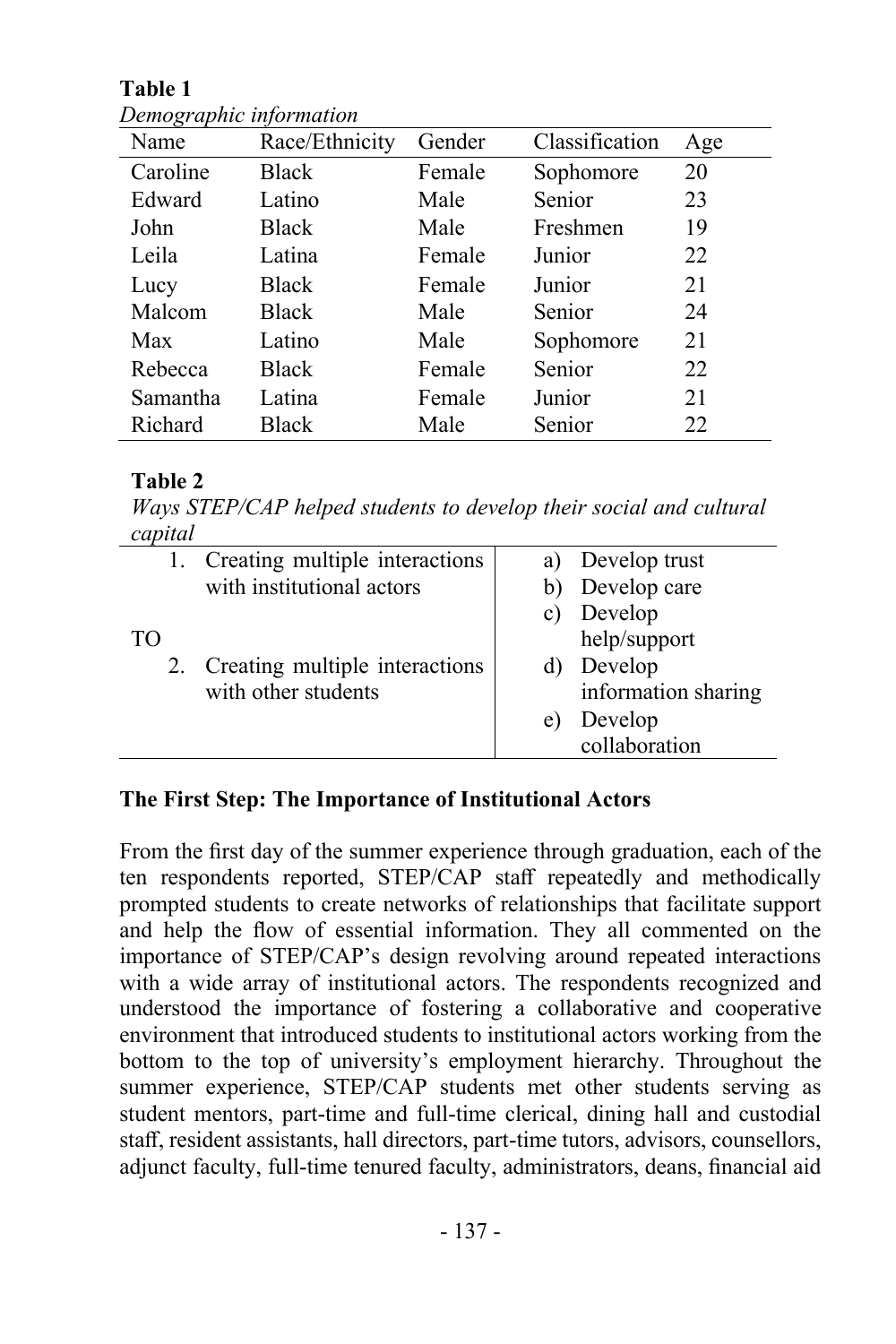counsellors, employees of the Bursar, deans and associate deans, Vice President for Student Affairs and the Provost.

Students reported that regularly scheduled meetings and interaction with institutional actors display a level of care from the institution. For students who had perceived educators at best as neutral, and at worst as antagonistic, these continuous interactions radically changed their perception of institutional actors. For instance, Caroline stated "They always stopped by to make sure I was okay. They always asked me how I was?" Similarly, Leila said "It is the simple things. They ask if you are ok or if you need anything when they pass the hallway. It is good to know that someone cares." Max simply said "I felt welcome." Along these lines, two students shared a story about their experiences with peer tutors and advisors. Malcom said "One night, we (peer tutors and advisors) did my homework together. I appreciated that my struggle became their own. We did not leave until we all understood." Likewise, Rebecca shared "I had to spend hours and hours with math tutors. I felt dumb, but they never made me feel dumb. Whenever I saw teachers and administrators, they would take a moment or two to pull me aside and tell me how I was making progress."

Extending a hand in assistance and offering care are ways to develop a trusting relationship and thereby change a student's trajectory from alienated or isolated to welcomed. In addition to peer advisors and tutors, instructors facilitated the creation of social capital by making themselves available during office hours, tutorial sessions, sharing meals or other encounters in and out of the classroom. Throughout the six-week summer bridge program and stretching across a student's undergraduate career, instructors were openly encouraged to speak with students in one-on-one and small group settings. As Leila explained, she "felt accepted. They accepted me as I was. They did not judge me." Malcom illustrated this idea by sharing the following example of this dynamic with faculty:

> *"Our (summer) class was too hard. We all felt the pressure of this college class. We were not ready for it. Most of us failed the first exam. So, we spoke with our professor. She continued to challenge us, but she gave us study guides to help us to prepare our exams. She spent more time explaining the homework. We spent more time on the reading and she explained how to read the textbook. We had problems. We talked about it."*

By focusing on the development of institutional social capital, STEP/CAP staff changed the habitus of the students who participated in the summer bridge program. The staff helped students to develop and internalize cultural capital and see themselves as people acting with each other, creating and using a network, instead of working as disconnected individuals, to solve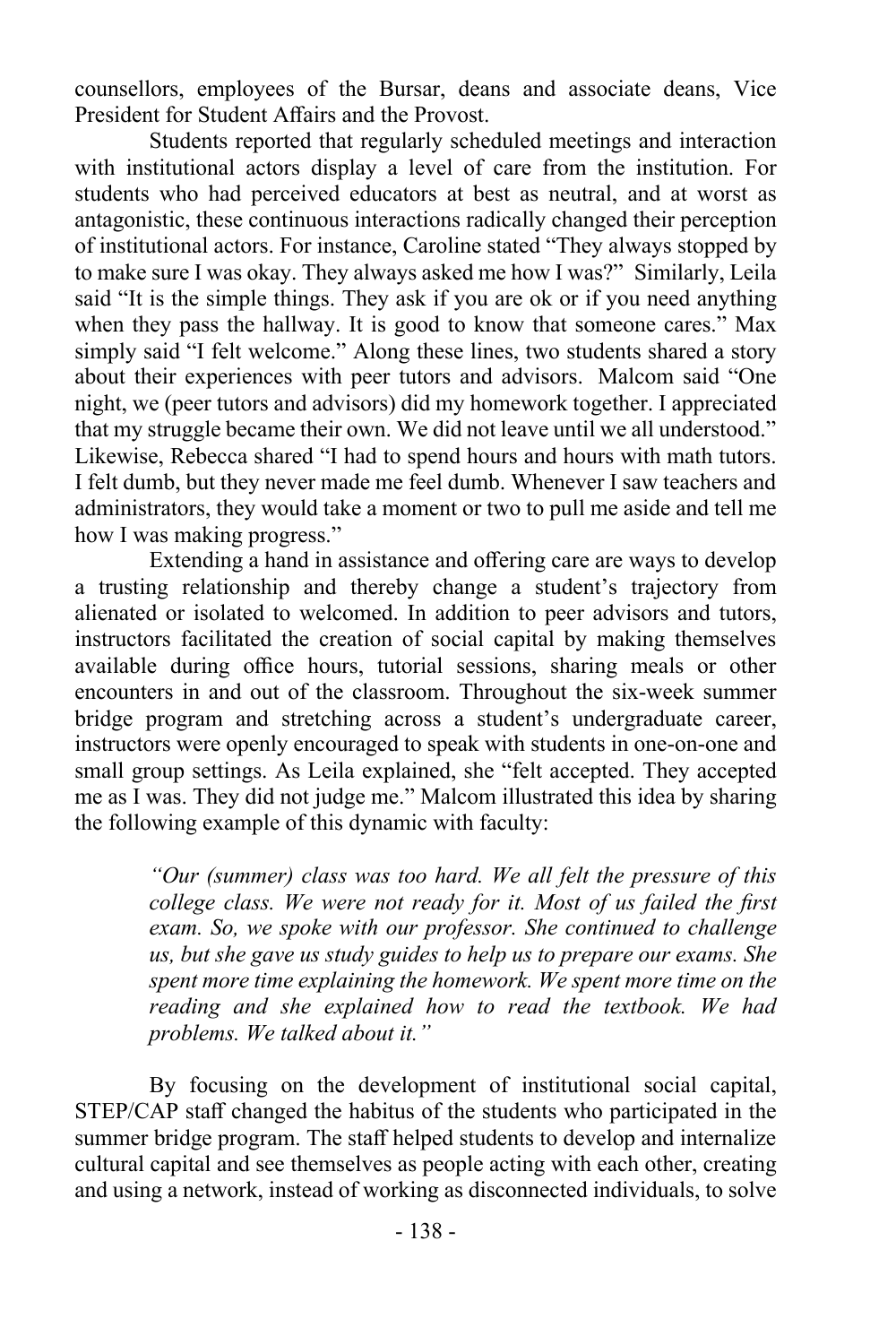problems. According to the respondents, these lessons proved invaluable and were used throughout their undergraduate years. Rebecca shared: "Now, when I have a problem, I go to my professor and explain the situation. They always gave like positive feedback, explain what to do or how to deal with it." Institutional actors played a significant role in developing trust.

### **Social Cohesion, Solidarity and Trust Amongst Peers**

Through intensive classroom and residential contact during the six-week summer bridge activities, STEP/CAP students were socialized to bond with each other and view each other as resources. Each of the respondents repeatedly reported multiple instances in which cooperation and collaboration with other STEP/CAP students provided essential help and support in curricular and non-curricular activities. Once students developed the initial trust amongst each other, they recognized that individual goals can be achieved by working together; in fact, they came to realize it was more efficient to collaborate than work apart as separate individuals. Malcom illustrated the feeling expressed by the ten students who shared their experience:

> *All the STEP/CAP students have grown very close. I have made a lot of awesome friendships that I carried through the fall semester. We built relationships by working together in class, studying together, hanging out after class. […] I had problem with reading. Enzo helped me with reading and I helped him with math. We helped each other. (Malcolm)*

Another interviewee simply put it "we all get together and did what had to be done to make it through" (Rebecca). By overtly and explicitly working together during the six-week summer bridge program and throughout their paths to graduation, STEP/CAP students experienced a social cohesion and integration that simultaneously highlighted their accomplishments -- the benefits of being a successful student – and illuminated their shared efforts to overcome similar hardships. Each of the respondents described how they felt solidarity with other STEP/CAP students. They shared the experiences of simultaneously focusing on the individualized, personal nature of paying for college and the collective, social nature of classroom and campus tasks.

Passing a test, writing a paper, taking notes, completing and comprehending the reading, working with family members to finish financial aid requirements, participating in housing selection, choosing and getting along with a roommate afforded each respondent multiple opportunities to create social networks, move in and out of -- navigate and chart courses through unfamiliar terrains and thereby engage in actions that were collaborative and reciprocal. As Max explained, "During STEP/CAP, we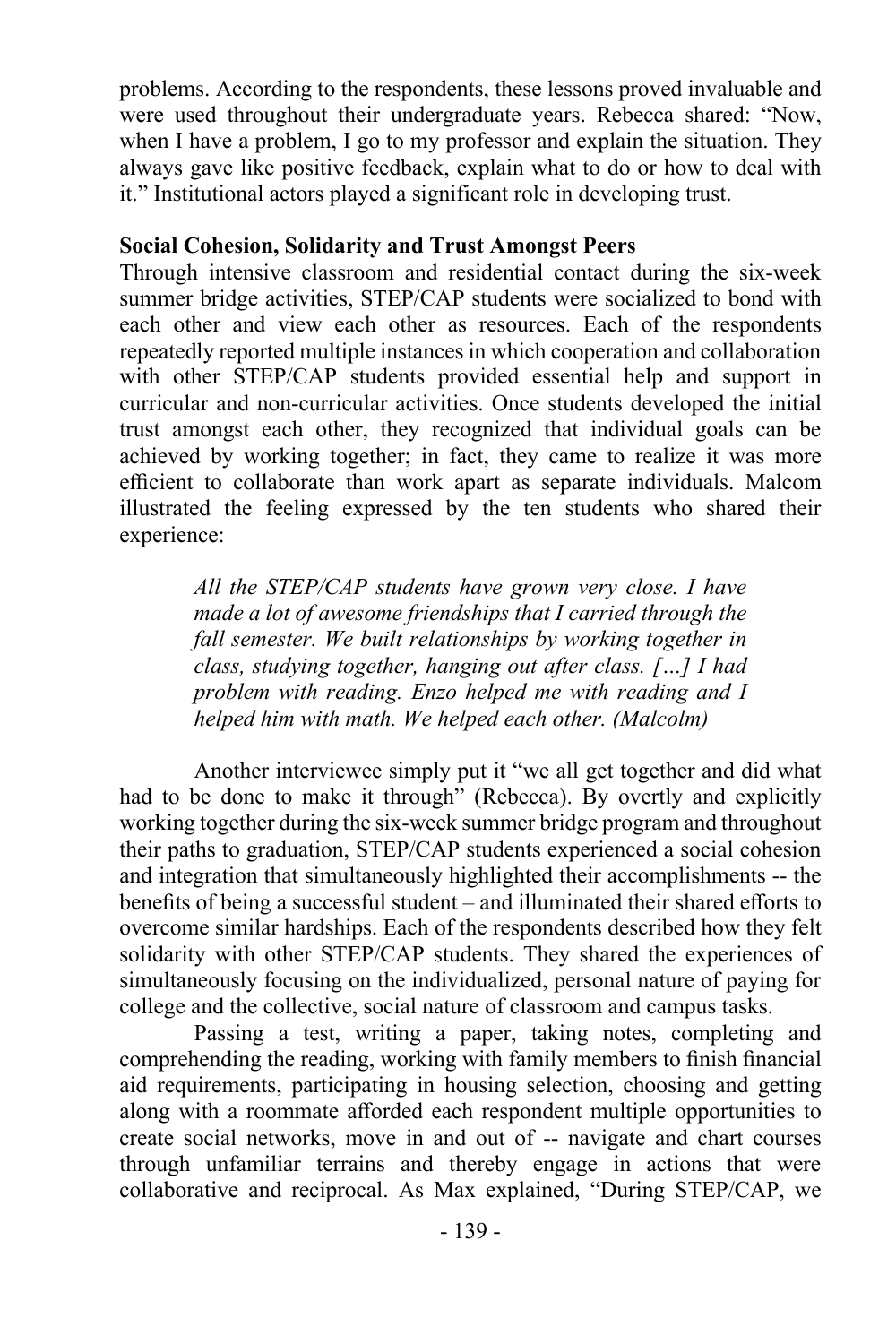were extremely tight. We had to share the confusion of what was happening in our families as well as the confusion of what was happening in the classroom." Another interviewee explained about the importance of their similar backgrounds when she said, "we knew that our support of each other, our shared experiences, gave us the foundation to get through" (Samantha). Further, students articulated the common experience they had in navigating the financial aspects of the college experience. Max said "Especially when it came to loans and holds that prevented registration until balances were paid off, we just asked each other about ways to find help, who to ask for help, where to go, how to talk to our parents, how to talk to the school administrators."

Because of the experience in STEP/CAP they grew more deeply connected. They were able to share personal problems and together work out possible solutions. Edward summed it up by saying that the members of his cohort helped each other "find the strength and desire, the simple get-up-andget-off-our asses to keep going."

**The Most Important Forms of Cultural Capital for STEP/CAP Students** The most important lesson that STEP/CAP students learn is to ask for help, or how to use their network, or social capital, to succeed. It was the most valuable cultural capital they learned. As institutional actors deliberately engaged and encountered STEP/CAP students in daily, weekly and monthly activities, they openly and explicitly encouraged students to seek extra help for curricular and non- curricular activities. As one student explained: "*That little change, learning how to ask, was the most important lesson" (Edward).* Learning how to ask for help was a new and very useful strategy for success.

Respondents stated that these encounters were essential to reversing the behaviors that kept them away from informal or formal tutorial, counselling and advising sessions. By pushing and prodding students to ask for help, STEP/CAP's institutional actors prompted students to transform their old, individualistic habits and develop a new set of collaborative practices that served as the foundation for building networks of associations designed to bolster on-campus success. John, one interviewee, stated clearly "I came from a family and a neighborhood where the code was to never trust a stranger. It was all about doing everything on my own and, of course, I never had enough to do anything. I could barely start." Caroline similarly stated "If I wanted to be in college, I had to reach out to strangers. I had to do the exact opposite of what I was taught and told, the exact opposite of all the messages given to me in high school."

This new skill was useful in various contexts. Along these lines, Malcolm shared "On many, many levels, college meant a complete upsidedown and inside-out turn of our family finances and my relationship with my parents. I needed to talk to someone about loans, how to deal with mom and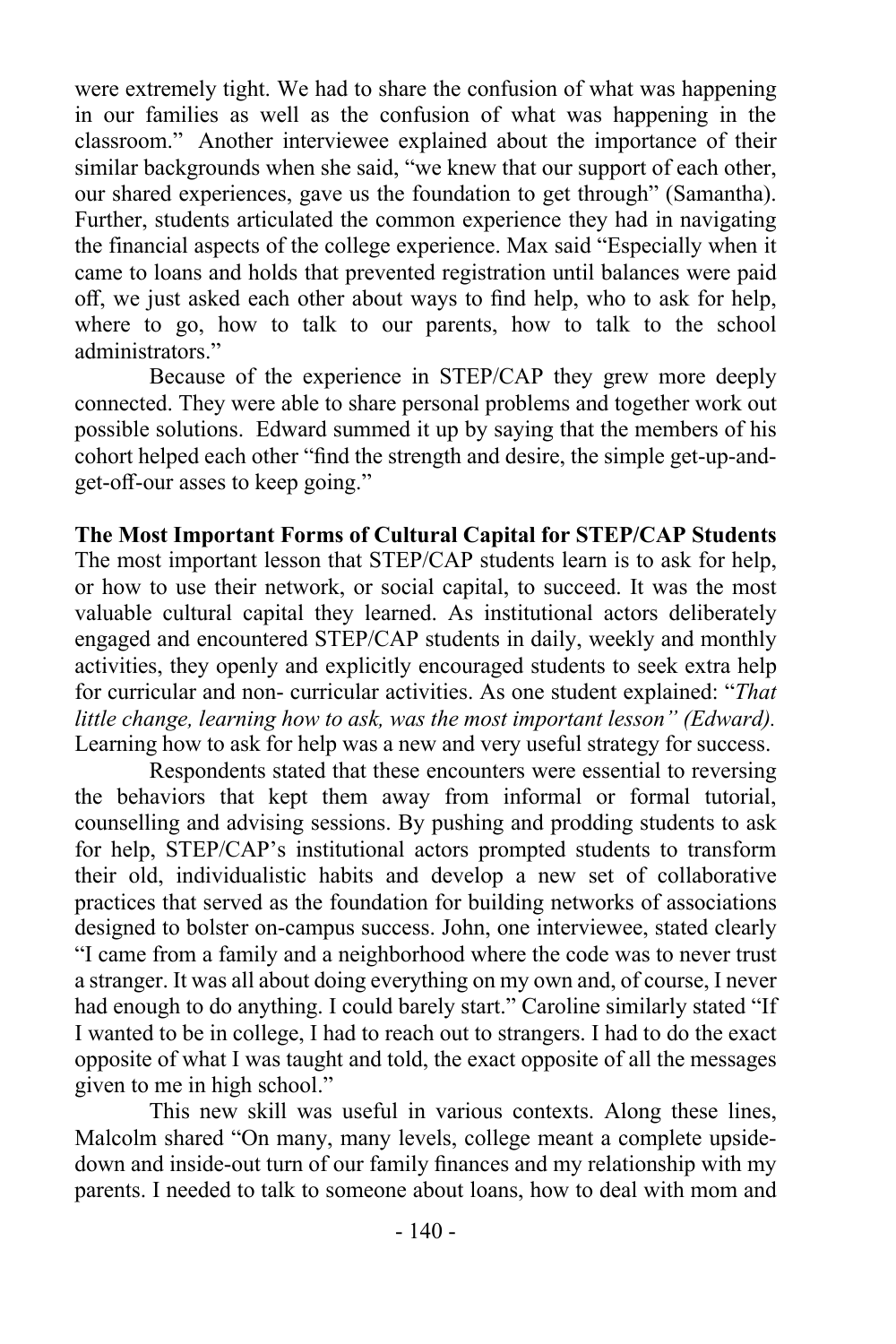brothers and sisters, and then I had to figure out math that I was not prepared for. I needed all kinds of help and all I had to do was ask."

Instead of stigmatizing the need and request for help, STEP/CAP placed an extra premium and benefit on behaviors that guided a student to meeting with a tutor, faculty or staff member and discussing his or her difficulties in and out of the classroom. In this way, by rewarding the effort of bridging to an institutional actor, STEP/CAP helped students to understand the importance of social capital and to use it to succeed in an institution of higher education. As Leila stated "And when I saw that my test scores began to rise, slowly at first, but always steady, I began to see what was important. I began to see how smart it was to work with others."

Discarding old habits, taking tentative steps into an unknown setting and then actively engaging and participating in the norms and practices takes time. This cannot be solely measured by grades. These processes are fundamental to the success of an underserved student on a college campus. This is invaluable. The process helped them develop their own selfconfidence.

### **DISCUSSION**

The dynamics of creating, accumulating and expending social capital became a fluid, intertwined and often non-linear set of relations that emerged from the moment-to-moment interactions between and amongst STEP/CAP students,as well as their families and institutional actors. In creating this capital – in creating multiple, overlapping relationships amongst a wide range of individuals and groups*,* STEP/CAP students began to internalize these practices and employ social capital to overcome obstacles to academic success and graduation.

From the beginning, when STEP/CAP students arrive in the summer before starting the freshman year, they are immediately directed and encouraged to participate in activities designed to help students to develop and use their social capital, or network, inside the college environment. Within the first six weeks of the summer bridge program, underserved students' progress by increased participation in the classroom, asking for, seeking and scheduling extra help sessions with peers, instructors and tutors, scheduling regular meetings with support staff and administrators ranging from mentors and advisors to financial aid staff, representatives of the Bursar's Office, the Office of Residential Life, the Provost, the Vice President of Student Affairs and other institutional actors.

Coupled with intensive, credit-bearing academic instruction, these activities lay the foundation upon which STEP/CAP students build trust and create networks that afford opportunities for the accumulation and distribution of social and cultural capital. The non-cognitive strategies of asking for help,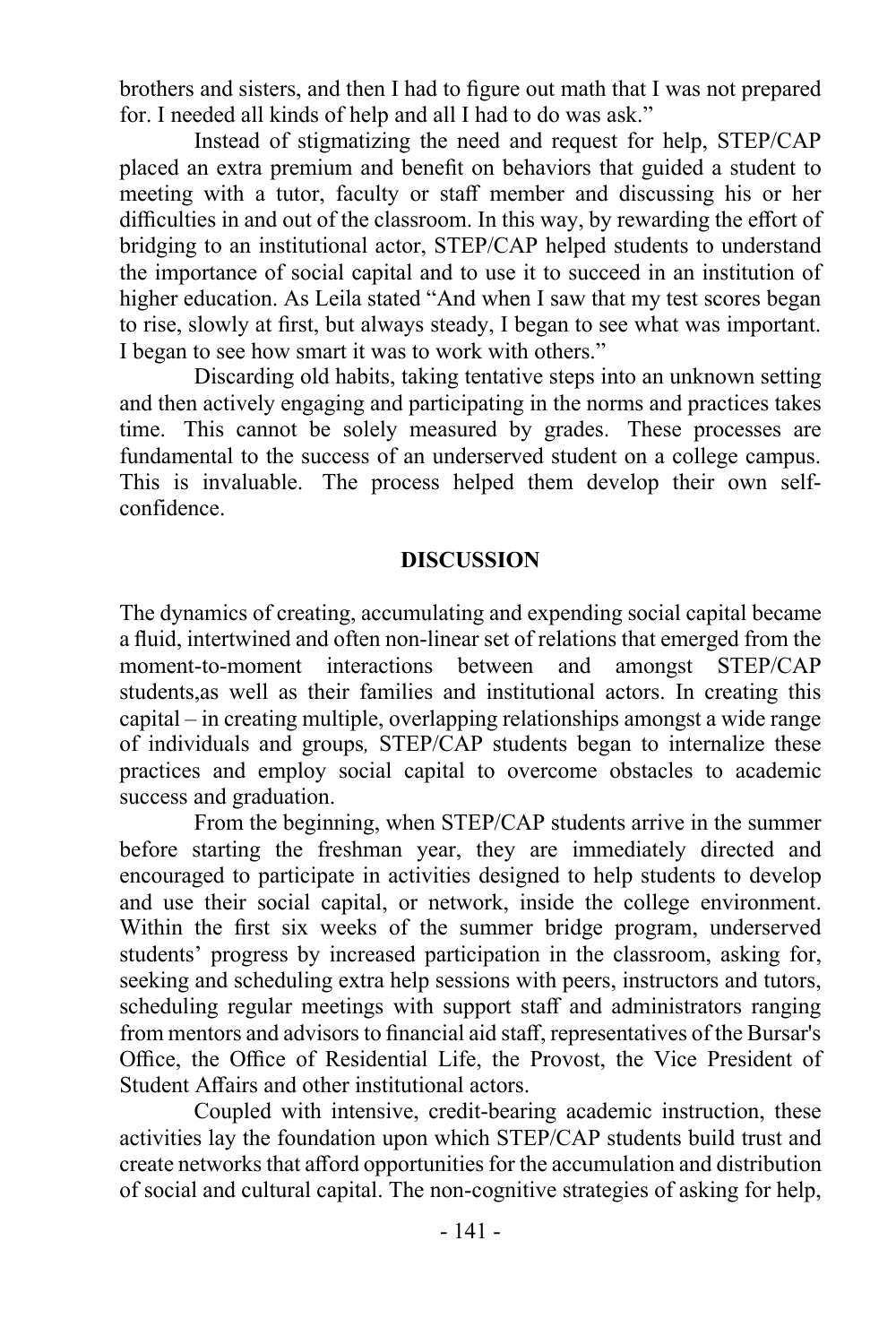meeting deadlines and time management, note taking, collaboration and cooperation transform the underserved student from an individual prone to be isolated and alienated into a goal-directed participant of a socially cohesive group focused on improving academic achievement. The use of social and cultural capital repeatedly allows for students to step in and out of a series of multi-layered and flexible associations that address a wide array of challenges -- from passing classes to paying tuition bills, from making friends on campus and learning the rules, regulation and norms of undergraduate life to holding down a part-time job or meeting familial responsibilities at home.

During the economic hardship caused by the Great Recession that started in 2008, STEP/CAP students relied on social and cultural capital to help them face deficits in financial capital that threatened their retention and graduation. Emerging from the associations and networks that included institutional actors, this social and cultural capital afforded STEP/CAP students from low-income families the opportunities to work with instructors, advisors, mentors as well as staff from the Bursar's Office, the Office of Financial Aid, the Office of Residential Life and others to access scholarship and loan opportunities as well as payment plans and deferments.

As STEP/CAP students and their families faced the pressures and burdens of borrowing tens of thousands of dollars to pay for the rising costs of higher education, they made and executed many of these decisions in consultation and collaboration with institutional actors who had been working with them from the beginning of their undergraduate experiences. This continuity -- the regularity of repeated and multiple encounters with institutional actors, peers and family members -- prompted and encouraged students and their families to change their perceptions and interactions with institutional actors; this continuity forged, fostered and maintained a student's sense of belonging to the campus community. This sense of belonging became one of the cornerstones for students to discard old, individualistic habits and develop new sets of collaborative behaviors that created, accumulated and distributed social and cultural capital as the once intimidated underserved high school senior undertook and completed the journey to self-confident, college graduate.

Though the associations and networks of peers, family members and institutional actors cannot and does not overcome the deficits in financial capital that form so many obstacles to retention and graduation for low income students, STEP/CAP's emphasis on social and cultural capital affords students to experience the sense of belonging on campus and thereby make the choices needed to persist and finish with a degree.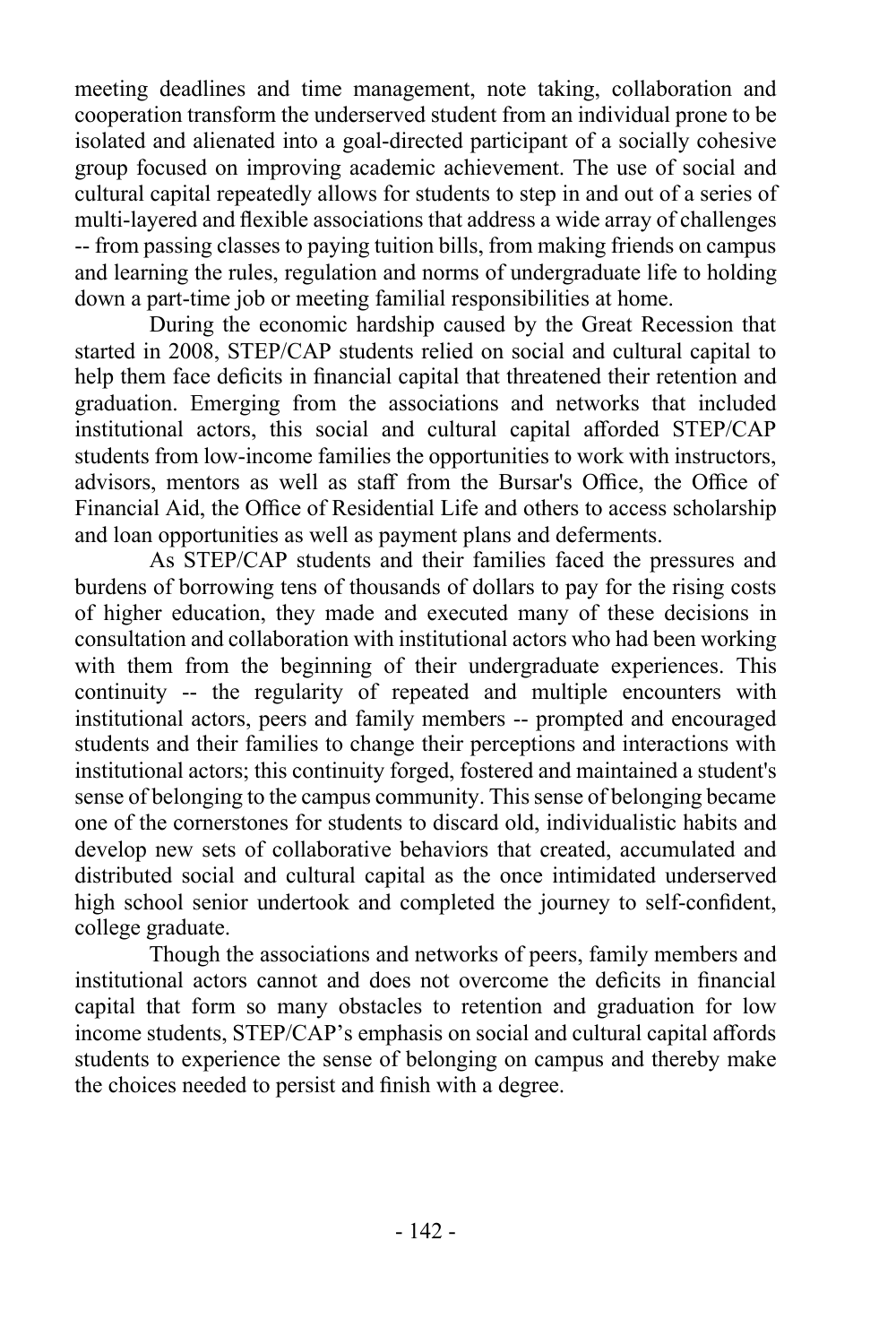### **CONCLUSION AND IMPLICATIONS**

This study of STEP/CAP provides solid evidence that a summer bridge program's focus on social and cultural capital plays an integral role in student success. Though a wide array of colleges and universities rely on summer bridge programs to enroll, retain and graduate underserved students, researchers' focus on test scores, grade point averages, credits earned and other quantitative measures have regularly missed or overlooked the important affective, non-cognitive processes involved in the creation of trust, associations, networks and relationships that are essential to improving the academic performance of an underserved student -- especially those men and women who come from low income families.

Bourdieu (1977), Coleman (1988), Putnam (1995, 2000) developed the concepts of social and cultural capital which helped researchers of this study investigate how and why underserved students succeed or fail on college campuses. As Calvo-Armagoel, et. al. (2009), McCurrie (2009), and Strayhorn (2011, 2019) point out, a college campus is a multi-faceted, complex environment producing overlapping informal and formal networks of students, their peers, family members and institutional actors.

By examining these dynamic and flexible associations and relationships, researchers can begin to highlight the qualitative measures and variables that emerge from the experiences of the underserved student. While quantitative measures all too often label these students as below one benchmark or another, this study highlights how social and cultural capital are assets to be nurtured and nourished, encouraged and enhanced by the regular, repeated interactions between students, their families, and institutional actors.

With the utilization of social and cultural capital, the underserved student can transform a family member constrained by economic hardship into a partner, a peer who was once seen as a rival into a friend, an instructor or staff member who was once seen as a stranger or adversary into a colleague. Researchers often overlook these transformations and how they guide the underserved student to graduation.

#### **REFERENCES**

- Attewell, P., Lavin, D., Domina T., & Levey, T. (2006). New evidence on college remediation. *The Journal of Higher Education, 77,* 886–924. https://doi.org/10.1080/00221546.2006.11778948
- Bandura, A. (1997). *Self-efficacy. The exercise of control.* W.H. Freeman and Company.
- Bourdieu, P. (1977). Cultural Reproduction and Social Reproduction. In J. Karabel, & A. H. Halsey (Eds.), *Power and Ideology in Education* (pp. 487-511). Oxford University Press.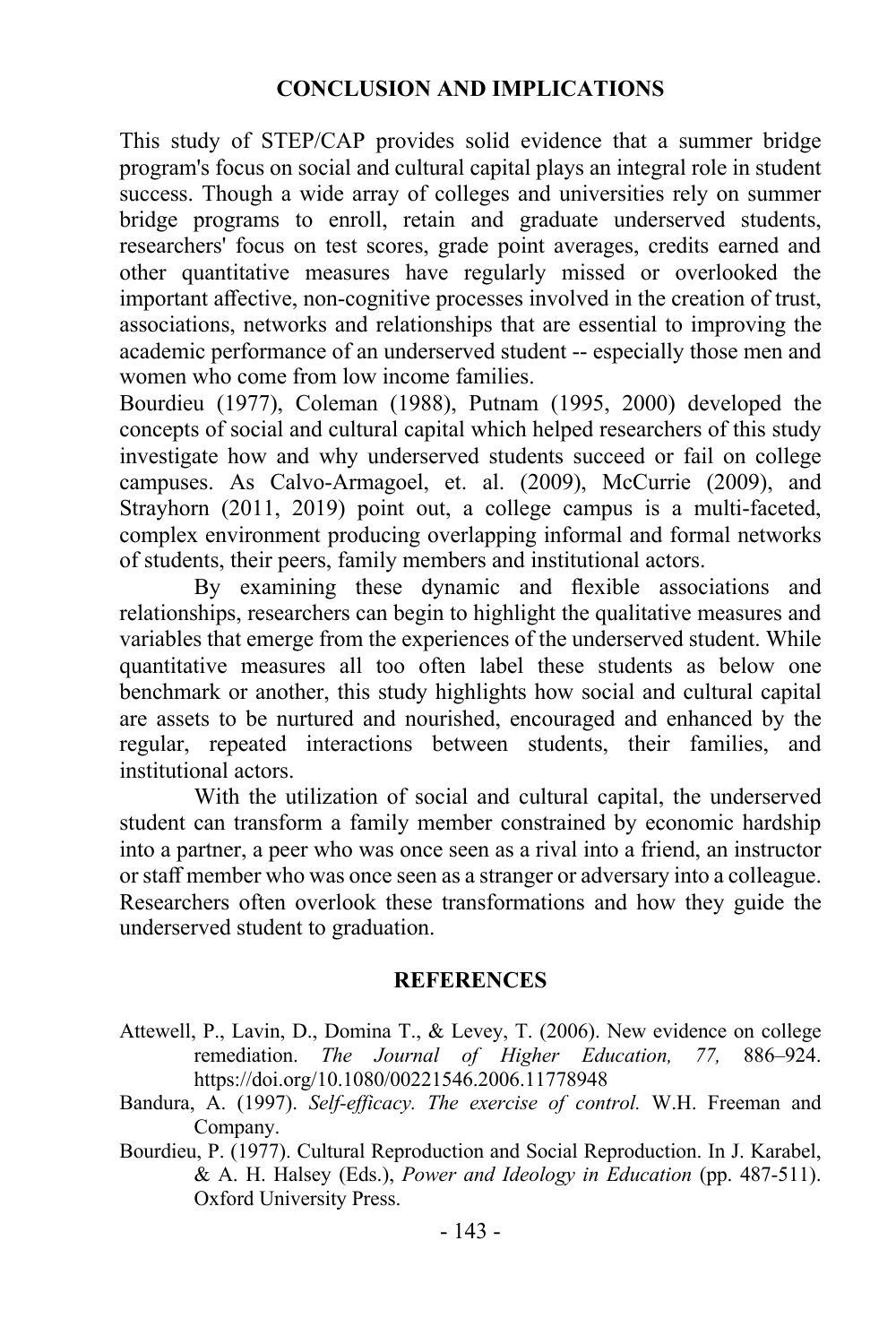- Bourdieu, P. (1984). *Distinction: A Social Critique of the Judgement of Taste*. Routledge.
- Bourdieu, P. (1986). The Forms of Capital. In J. G. Richardson (Eds.), *Handbook of Theory and Research for the Sociology of Education* (pp. 241-258). Greenwood.
- Bourdieu, P. (1990). *In Other Words: Essays Towards a Reflexive Sociology.* Stanford University Press.
- Bourdieu, P. (1990). *The Logic of Practice*. Polity Press.
- Calvo-Armengol, A., Patacchini, E., & Zenou, Y. (2009). Peer Effects and Social Networks in Education. *Review of Economic* Studies, *76*, 1239-1267. https://doi.org/10.1111/j.1467-937X.2009.00550.x
- Charmaz, K. (2009). *Constructing Grounded Theory: A Practical Guide Through Qualitative Analysis*. Sage Publications.
- Coleman, J. (1988). Social Capital in the Creation of Human Capital. *American Journal of Sociology Supplement, 94,* S95-S120.
- Colyar, J. (2011). Strangers in a strange land: Low-income students and the transition to college. In A. J. Kezar (Eds.), *Recognizing and Serving Low-Income Students in Higher Education: An Examination of Institutional Policies, Practices, and Culture* (pp. 121-138). Routledge.
- Conley, D. T. (2008). Rethinking College Readiness. *New Directions for Higher Education, 144,* 3-13. https://doi.org/10.1002/he.321
- Crosnoe, R., Cavanagh S., & Elder G. H. (2003). Adolescent Friendships as Academic Resources: The Intersection of Friendship, Race, and School Disadvantage. *Sociological Perspectives, 46,* 331-352. https://doi.org/10.1525/sop.2003.46.3.331
- Damon, W., Menon, J. L., & Bronk, K. C. (2003). The development of purpose during adolescence. *Applied Developmental Science*, 7, 119-128. https://doi.org/10.1207/S1532480XADS0703\_2
- Douglas, D., & Attewell, P. (2014). The Bridge and the Troll Underneath: Summer Bridge Programs and Degree Completion. *American Journal of Education, 121(*1*),* 87-109. https://doi.org/10.1086/677959
- Duckworth, A. L., & Seligman, M. E. P. (2005). Self-Discipline Outdoes IQ in Predicting Academic Performance of Adolescents. *Psychological Science*, *16*(12), 939–944. https://doi.org/10.1111/j.1467-9280.2005.01641.x
- Dweck, C. S., Walton, G. M., & Cohen, G. L. (2014). *Academic tenacity: Mindsets and skills that promote long-term learning.* Bill & Melinda Gates Foundation. https://ed.stanford.edu/sites/default/files/manual/dweckwalton-cohen-2014.pdf
- Farrington, C. A., Roderick, M., Allensworth, E., Nagaoka, J., Seneca Keyes, T., Johnson, D. W., & Beechum, N. O. (2012). *Teaching adolescents to become learners: The role of noncognitive factors in academic performance. A critical literature review.* Consortium on Chicago School Research. http://eric.ed.gov/?id=ED542543
- Fukuyama, F. (1995). *Trust: The social values and the creation of prosperity.* Free Press.
- Gewertz, C. (2018). School Counseling: State-by-state student-to-counselor ratio report: 10 years trends. Education Week, 14 (5).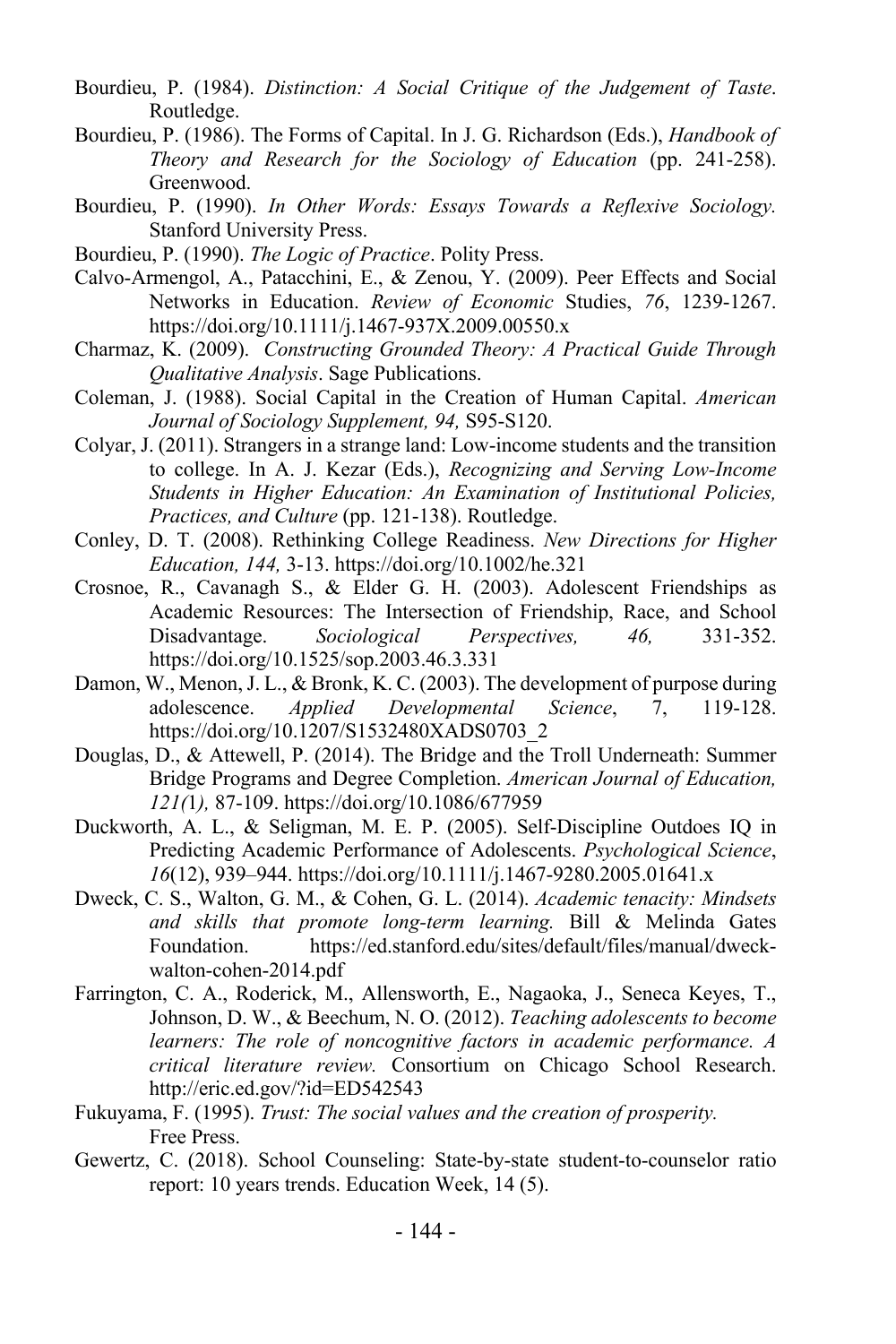- Gewertz, C. (2018). School counseling: State-by-state student-to-counselor ratio report: 10-year trends. *Education Week*, 14, 5.
- Goldrick-Rab, S. (2016). *Paying the Price. College Costs, Financial Aid, and the Betrayal of the American Dream*. The University of Chicago Press.
- Hodara, M. (2013). *Improving students' college math readiness: A review of the evidence on postsecondary interventions and reforms* [CAPSEE Working Paper]. Center for Analysis of Postsecondary Education and Employment. https://ccrc.tc.columbia.edu/media/k2/attachments/improving-studentscollege-math-readiness-capsee.pdf
- Hutchins, E. (1995). *Cognition in the wild*. MIT Press.
- Kallison, J. M. & Stader D. L. (2012). Effectiveness of Summer Bridge Programs in Enhancing College Readiness. *Community College Journal of Research and Practice, 36,* 340–357. https://doi.org/10.1080/10668920802708595
- Kaplan, A., & Flum, H. (2012). Identity formation in educational settings: A critical focus for education in the 21st century. *Contemporary Educational Psychology*, *37*(3), 171-175. https://doi.org/10.1016/j.cedpsych.2012.01.005
- Knox, B. H. (2005, May). Recruitment and retention of underrepresented students in Science, Technology, Engineering and Mathematics: An evaluation of the Tennessee Louis Stokes Alliance for Minority Participation Program. (Doctoral Dissertation). Available from ProQuest (UMI No. 3167778)
- Jang, H. (2008). Supporting students' motivation, engagement, and learning during an uninteresting activity. *Journal of Educational Psychology*, *100*, 798–811.
- Luthar, S. S., Crossman, E. J., & Small, P. J. (2015). Resilience and adversity. In R.M. Lerner & M. E. Lamb (Eds.), Handbook of Child Psychology and Developmental Science (7thEdition, Vol. III, pp. 247-286). Wiley.
- Mccoy, D. L., & Winkle-Wagner, R. (2015). Bridging the Divide: Developing a Scholarly Habitus for Aspiring Graduate Students through Summer Bridge Programs Participation. *Journal of College Student Development, 56(5),* 423-439. https://doi.org/10.1353/csd.2015.0054
- McCurrie, M. K. (2009). Measuring Success in Summer Bridge Programs: Retention Efforts and Basic Writing. *Journal of Basic Writing, 28(*2*),* 28-49.
- National Center for Education Statistics. (2016). *Condition of Education*. U.S. Department of Education. https://nces.ed.gov/pubs2012/2012045.pdf
- Putnam, R. D. (1995). Bowling alone: America's declining social capital. *Journal of Democracy, 6(1)*, 65–78.
- Putnam, R. (2000). *Bowling Alone: The Collapse and Revival of American Community*. Simon & Schuster Paperbacks.
- Rosenthal, R., & Jacobson, L. (1968). Pygmalion in the classroom. *The Urban review, 3*(1), 16-20.
- Sablan, J. R. (2014). The Challenge of Summer Bridge Programs. *American Behavioral Scientist, 58,* 1035-1050. https://doi.org/10.1177/0002764213515234
- Stanton-Salazar, R. D. (2001). *Manufacturing hope and despair: The school and kin support networks of U.S.-Mexican youth*. Teachers College Press.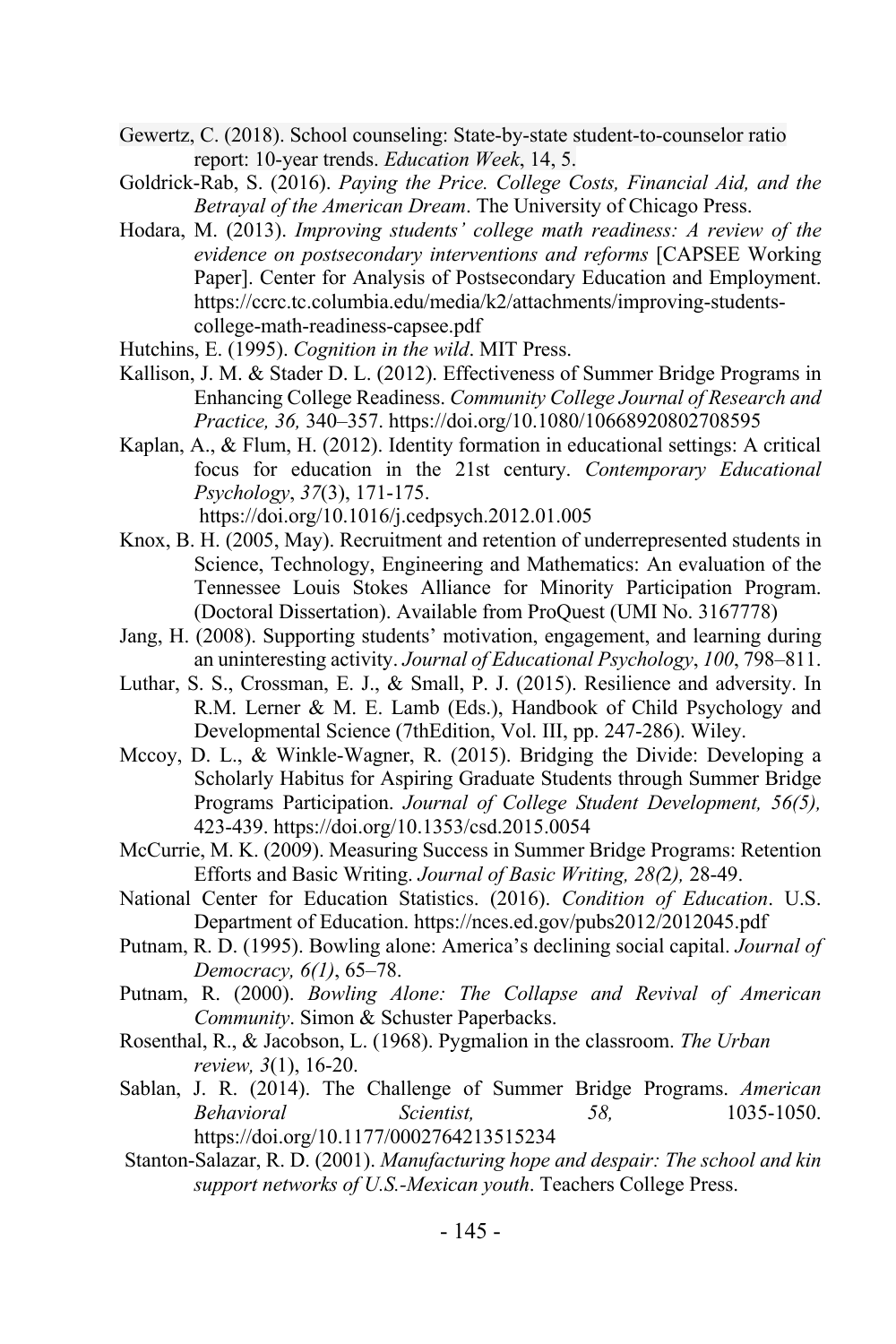- Stanton-Salazar, R. D. (2010). A social capital framework for the study of institutional agents and their role in the empowerment of low-status students and youth. *Youth & Society, 43*, 1066-1109. https://doi.org/10.1177/0044118X10382877
- Strayhorn, T. L. (2011). Bridging the Pipeline: Increasing Underrepresented Students' Preparation for College Through a Summer Bridge Program. *American Behavioral Scientist*, *55,* 142 –159. https://doi.org/10.1177/0002764210381871
- Strayhorn, T.L. (2019). *College Student's Sense of Belonging. A Key to Educational Success for All Students.* Routledge.
- Walton, G. M., & Cohen, G. L. (2007). A question of belonging: Race, social fit, and achievement. *Journal of Personality and Social Psychology, 92*(1), 82–96. https://doi.org/10.1037/0022-3514.92.1.82

**NICOLAS SIMON**, Ph.D, is Assistant Professor of Sociology at Eastern Connecticut State University, Willimantic CT. His major research interests include sociology of higher education, first-generation college students, community service, Open Educational Resources, and Open Pedagogy. Email: simonn@easternct.edu

**RICK HORNUNG,** Ph.D., is a student development specialist at Eastern Connecticut State University. His primary research interests are retention and graduation of first-generation students and students from low-income families. Email: hornungr@easternct.edu

**KIMBERLY DUGAN**, Ph.D. is Professor of Sociology at Eastern Connecticut State University, Willimantic, Ct. Her major research interests include social movements, LGBTQ+ studies and its' Christian right opposition, and pedagogy. Email: dugank@easternct.edu

> *Manuscript submitted: January 21, 2021 Manuscript revised: September 23, 2021 Accepted for publication: March 10, 2022*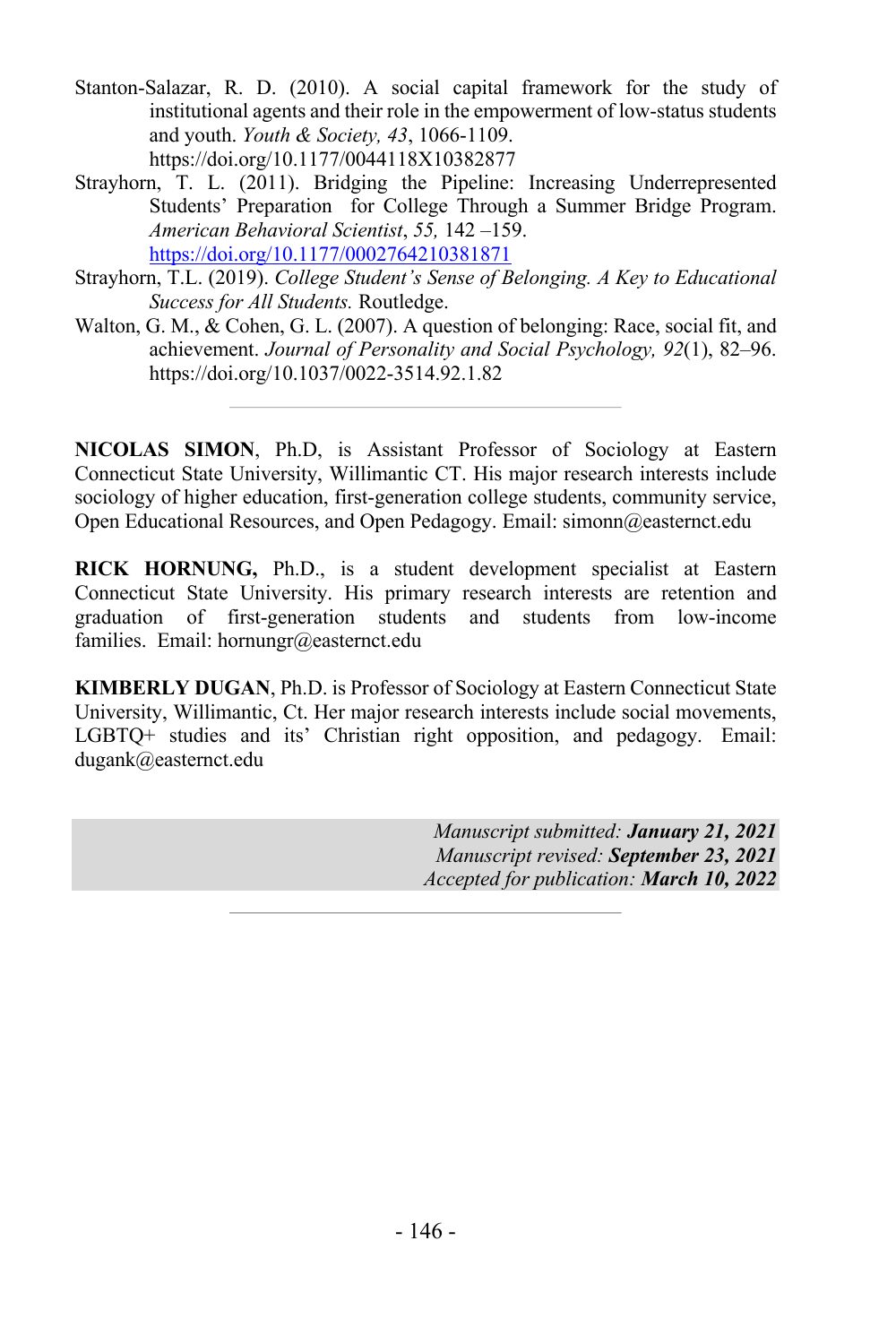# **Appendix**

# **1/ First Generation Student**

Did your parents go to college? Did your parents graduate?

Did your brothers or sisters go to college? Are your brothers and sisters currently in college? Did your brothers and sisters graduate?

Did you have friends who go to college? Are your friends currently in college? Did your friends graduate?

Did you develop friendships or relationships with your classmates or students since you arrived in college?

### **2/ Problems and Solutions**

What are the problems you faced in college? What are the most stressful situations that you faced?

What was your last concern, problem, situation at school? Who helped you with this situation, concern, and problem?

When you have a problem, a concern, a difficulty at school or in a class, who do you talk to?

### **3/ Solutions – Social Capital**

What kind of solutions did you use to respond to these problems or these stressful situations?

Who help you with these problems?

Do you often ask some help to this/these person(s)?

# **4/ Solutions - Motivations**

Could you tell me what motivated you when you had these problems or stressful situations?

# **5/ Identity**

Do you or did you observe any differences between what you observe in your family/neighborhood/high school/friends in high school/ associations/church and what you observe in college?

Are you able to behave the same way in your family and in college?

Did you change in any way coming to Eastern?

What is your unique experience as a first-generation college student?

# **6/ Conclusion**

When you have problems, in general who help you? How is it helpful?

Were you able to express everything which is important for you? Do you want to say anything else? Do you want to answer a question that I did not ask?